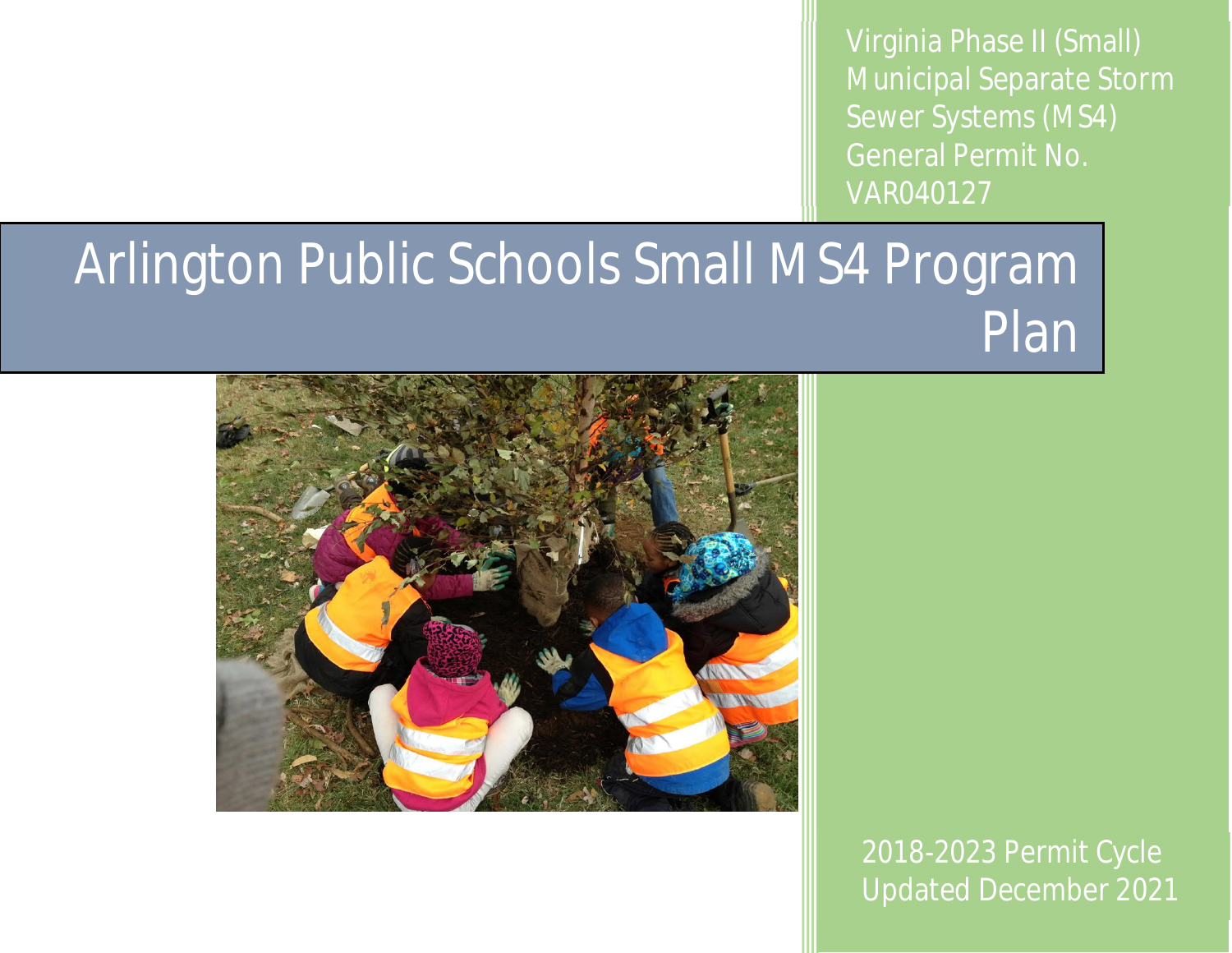## **Contents**

| $\label{eq:interoduction} \hbox{Introduction} \,\, \ldots \,\, \ldots \,\, \ldots \,\, \ldots \,\, \ldots \,\, \ldots \,\, \ldots \,\, \ldots \,\, \ldots \,\, \ldots \,\, \ldots \,\, \ldots \,\, \ldots \,\, \ldots \,\, \ldots \,\, \ldots \,\, \ldots \,\, \ldots \,\, \ldots \,\, \ldots \,\, \ldots \,\, \ldots \,\, \ldots \,\, \ldots \,\, \ldots \,\, \ldots \,\, \ldots \,\, \ldots \,\, \ldots \,\, \ldots \,\, \ldots \,\, \ldots \,\, \ldots \,\, \ldots \$ |  |
|--------------------------------------------------------------------------------------------------------------------------------------------------------------------------------------------------------------------------------------------------------------------------------------------------------------------------------------------------------------------------------------------------------------------------------------------------------------------------|--|
|                                                                                                                                                                                                                                                                                                                                                                                                                                                                          |  |
|                                                                                                                                                                                                                                                                                                                                                                                                                                                                          |  |
|                                                                                                                                                                                                                                                                                                                                                                                                                                                                          |  |
|                                                                                                                                                                                                                                                                                                                                                                                                                                                                          |  |
|                                                                                                                                                                                                                                                                                                                                                                                                                                                                          |  |
| E. Post-Construction Stormwater Management: Operator-Owned Stormwater Management Inspection Procedures (MCM 5). Error! Bookmark<br>not defined.                                                                                                                                                                                                                                                                                                                          |  |
|                                                                                                                                                                                                                                                                                                                                                                                                                                                                          |  |
|                                                                                                                                                                                                                                                                                                                                                                                                                                                                          |  |
|                                                                                                                                                                                                                                                                                                                                                                                                                                                                          |  |
|                                                                                                                                                                                                                                                                                                                                                                                                                                                                          |  |
|                                                                                                                                                                                                                                                                                                                                                                                                                                                                          |  |
| Appendix B - Memorandum for Agreement - Roles and Responsibilities of Arlington County and Arlington Public Schools for MS4 Permit                                                                                                                                                                                                                                                                                                                                       |  |
| Appendix C - Standard Operation Procedures for Stormwater Facility Inspection and Maintenance Error! Bookmark not defined.                                                                                                                                                                                                                                                                                                                                               |  |
| Appendix D - APEX Contract for Third Party Inspection, Operation, and Maintenance of APS Stormwater Management Facilities32                                                                                                                                                                                                                                                                                                                                              |  |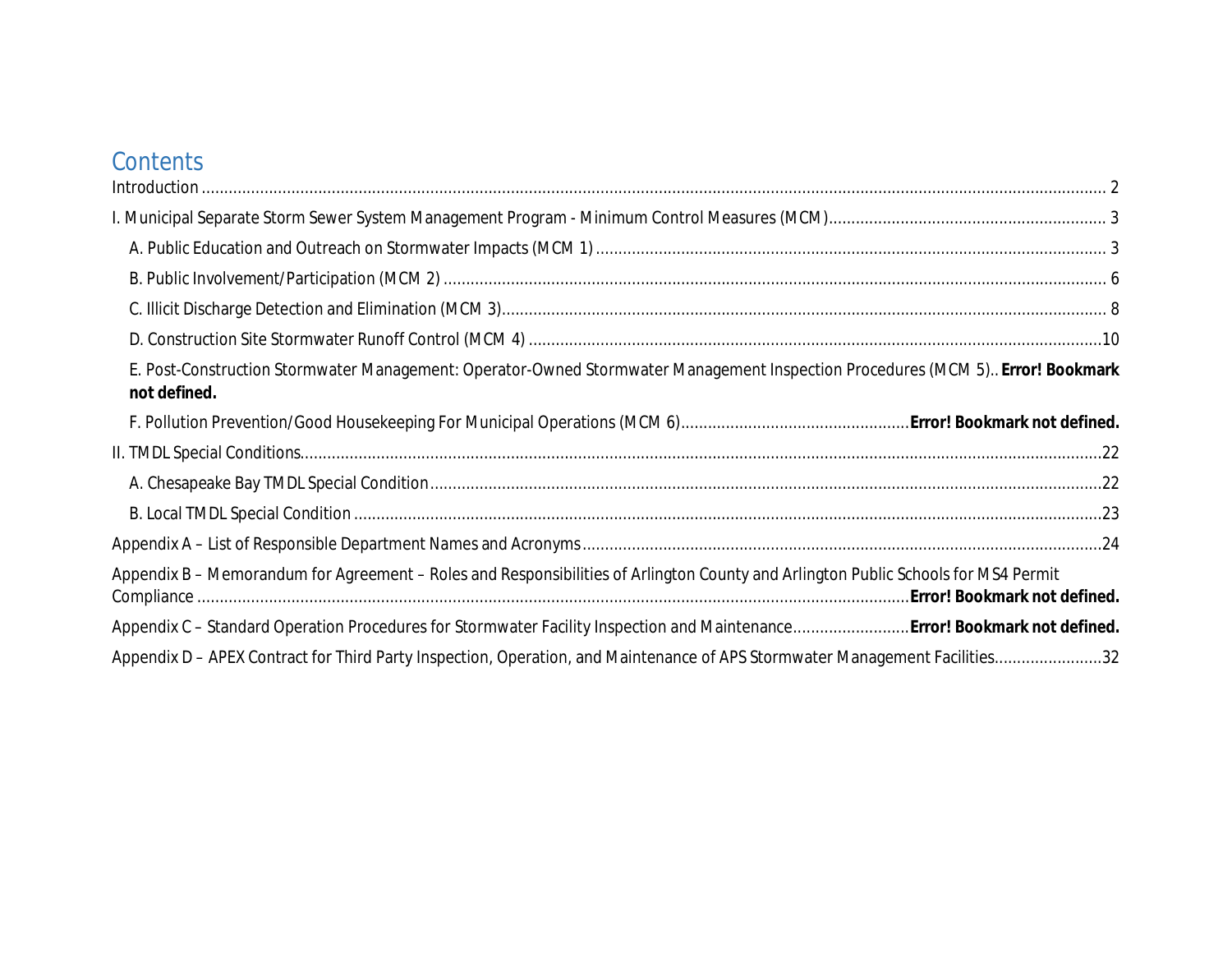**Introduction**

This Phase II (Small) Municipal Separate Storm Sewer System (MS4) Program Plan is maintained by Arlington Public Schools (APS) in full compliance with its General Virginia Pollutant Discharge Elimination System (VPDES) Permit (VAR040127) for Discharges of Stormwater, issued November 1, 2018 by the Virginia Department of Environmental Quality (DEQ).

The MS4 Program Plan requirements of the General VPDES Permit, implemented as described in this plan, have been determined to reduce the discharge of pollutants to the "maximum extent practicable" (MEP) for a Small MS4 Permit holder.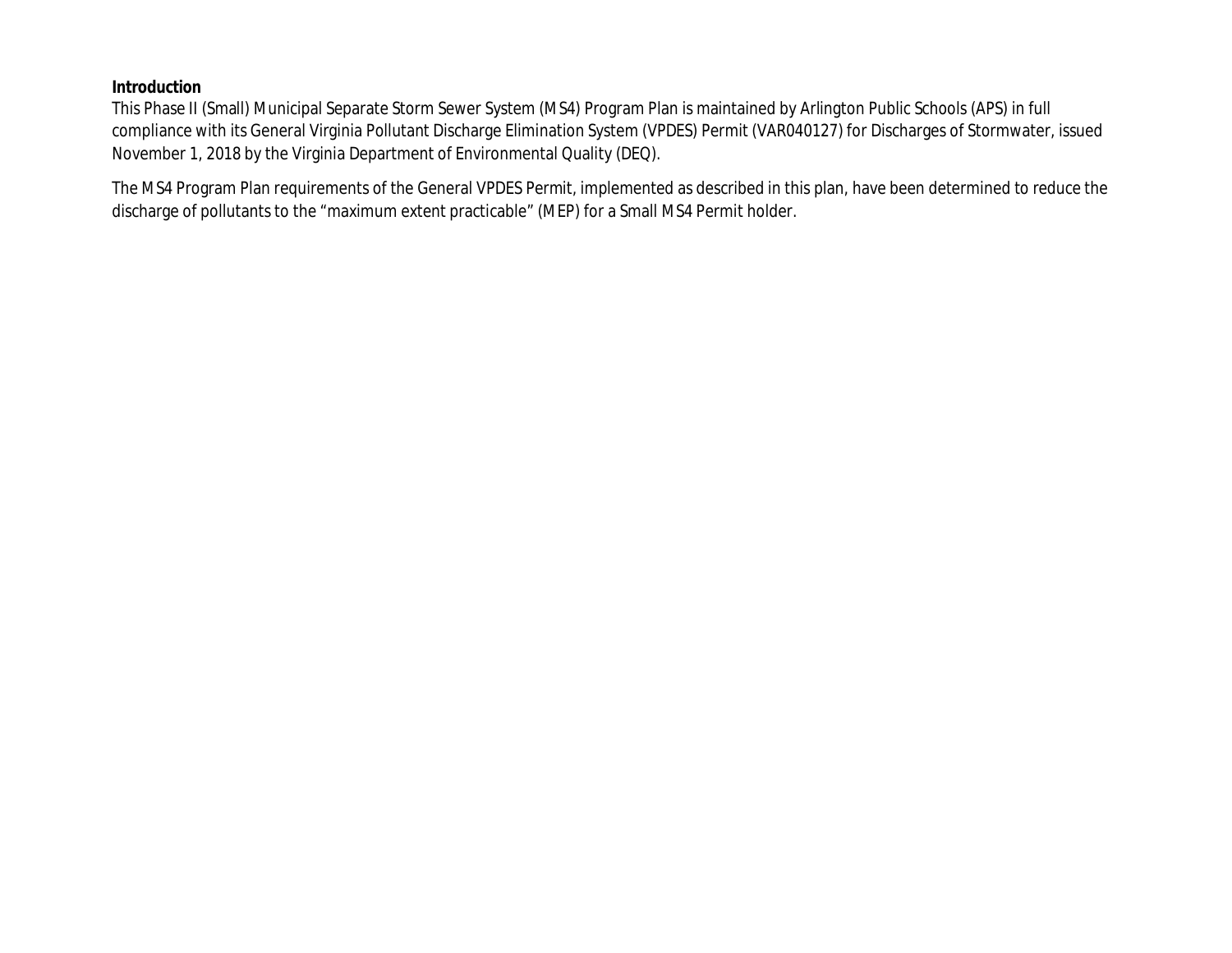| Permit Requirement         | <b>BMP Name and Description</b>                                                              | Responsible  | Measurable Goal &      | <b>MS4 Annual Reporting</b> |
|----------------------------|----------------------------------------------------------------------------------------------|--------------|------------------------|-----------------------------|
|                            |                                                                                              | Party        | Schedule               | Requirements                |
|                            | I. Municipal Separate Storm Sewer System Management Program - Minimum Control Measures (MCM) |              |                        |                             |
|                            | A. Public Education and Outreach on Stormwater Impacts (MCM 1)                               |              |                        |                             |
| (1) Identify high-priority | APS has identified its three (3) high-priority stormwater issues                             | APS/F&O      | Identify high-priority | A list of the high-priority |
| stormwater issues to be    | to be: (1) using techniques that keep water onsite and/or                                    | APS/Teaching | stormwater issues.     | stormwater issues           |
| communicated to the        | reduce imperviousness; (2) litter prevention; and (3) the                                    | and Learning |                        | addressed in the public     |
| public as part of the      | importance of native plants for preventing soil erosion. APS                                 |              | Complete.              | education and outreach      |
| public education and       | feels these three high-priority areas lend themselves well to an                             |              |                        | program.                    |
| outreach program.          | educational environment and relate to our public audience. Our                               |              |                        |                             |
|                            | education and outreach program targets these three areas.                                    |              |                        |                             |
| (2) Identify rationale for | Rationale for selection of high-priority stormwater issues:                                  | APS/F&O      | Identify rationale for | None.                       |
| selection of each high-    | Using techniques that keep water onsite and/or<br>$\bullet$                                  | APS/Teaching | stormwater issues      |                             |
| priority stormwater issue  | reduce imperviousness: reduces the transport or load                                         | and Learning | and explanation of     |                             |
| and an explanation of      | of stormwater pollutants discharged from the MS4.                                            |              | outreach strategies.   |                             |
| how each education or      | Litter prevention: prevents trash, debris, and<br>$\bullet$                                  |              |                        |                             |
| outreach strategy is       | associated pollutants from being collected by                                                |              | Complete.              |                             |
| intended to have a         | stormwater and entering waterways.                                                           |              |                        |                             |
| positive impact on         | Importance of native plants for preventing soil                                              |              |                        |                             |
| stormwater discharges.     | erosion: helps control runoff of sediment and nutrients.                                     |              |                        |                             |
|                            |                                                                                              |              |                        |                             |
|                            | Education and outreach strategy impacts on stormwater                                        |              |                        |                             |
|                            | discharges:                                                                                  |              |                        |                             |
|                            | Green Scene: APS-produced outreach program that<br>$\bullet$                                 |              |                        |                             |
|                            | highlights sustainability efforts in the school district.                                    |              |                        |                             |
|                            | Wetlands Learning Lab: Swampy area of schoolyard                                             |              |                        |                             |
|                            | converted into a Wetlands Learning Lab to promote                                            |              |                        |                             |
|                            | hands-on, inquiry-based education.                                                           |              |                        |                             |
|                            | Outdoor Lab: 210-acre property in Fauquier County<br>$\bullet$                               |              |                        |                             |
|                            | leased by APS as an outdoor science laboratory during                                        |              |                        |                             |
|                            | the academic year and as an environmental education                                          |              |                        |                             |
|                            | camp for three weeks each summer.                                                            |              |                        |                             |
|                            | Native Habitats and Outdoor Learning Environments:                                           |              |                        |                             |
|                            | Outdoor gardens or outdoor learning environments                                             |              |                        |                             |
|                            | that include native plant species as part of teaching and                                    |              |                        |                             |
|                            | learning curriculum at various schools.                                                      |              |                        |                             |
|                            |                                                                                              |              |                        |                             |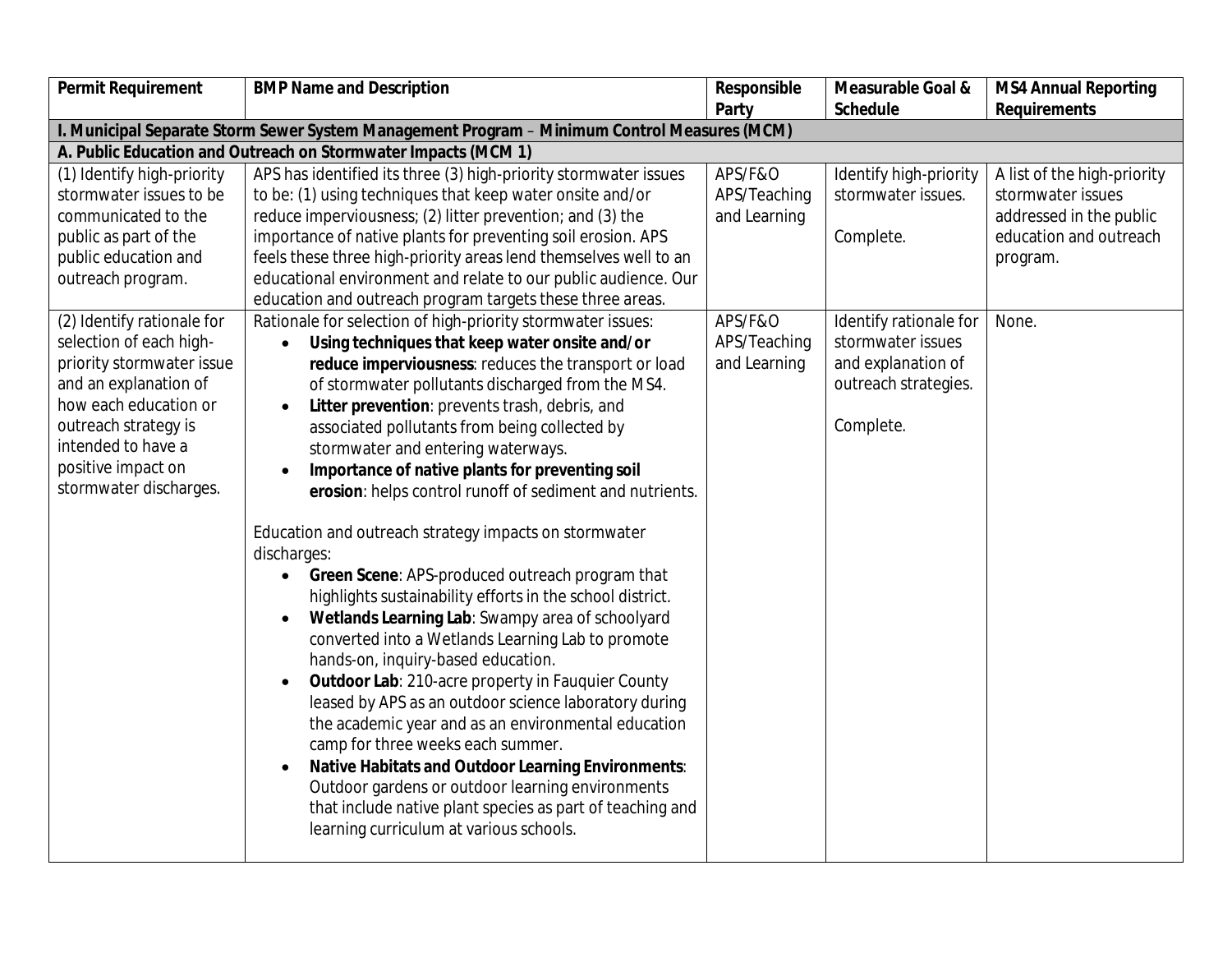| Permit Requirement                                                                                                                                                                                      | <b>BMP Name and Description</b>                                                                                                                                                                                                                                                                                                                                                                                                                                                                                                                                                                                                                                                                                                                                                                                                                                                                                                                                                                      | Responsible                             | Measurable Goal &                                                                                   | <b>MS4 Annual Reporting</b>                                                                |
|---------------------------------------------------------------------------------------------------------------------------------------------------------------------------------------------------------|------------------------------------------------------------------------------------------------------------------------------------------------------------------------------------------------------------------------------------------------------------------------------------------------------------------------------------------------------------------------------------------------------------------------------------------------------------------------------------------------------------------------------------------------------------------------------------------------------------------------------------------------------------------------------------------------------------------------------------------------------------------------------------------------------------------------------------------------------------------------------------------------------------------------------------------------------------------------------------------------------|-----------------------------------------|-----------------------------------------------------------------------------------------------------|--------------------------------------------------------------------------------------------|
|                                                                                                                                                                                                         |                                                                                                                                                                                                                                                                                                                                                                                                                                                                                                                                                                                                                                                                                                                                                                                                                                                                                                                                                                                                      | Party                                   | Schedule                                                                                            | Requirements                                                                               |
|                                                                                                                                                                                                         | I. Municipal Separate Storm Sewer System Management Program - Minimum Control Measures (MCM)                                                                                                                                                                                                                                                                                                                                                                                                                                                                                                                                                                                                                                                                                                                                                                                                                                                                                                         |                                         |                                                                                                     |                                                                                            |
|                                                                                                                                                                                                         | A. Public Education and Outreach on Stormwater Impacts (MCM 1) (continued)                                                                                                                                                                                                                                                                                                                                                                                                                                                                                                                                                                                                                                                                                                                                                                                                                                                                                                                           |                                         |                                                                                                     |                                                                                            |
|                                                                                                                                                                                                         | NOAA Chesapeake B-WET Program: Goal is to provide<br>$\bullet$<br>all high school biology students with a comprehensive<br>understanding of how stormwater runoff affects the<br>local watersheds and to assist students in developing<br>solutions through project-based learning.<br>Meaningful Watershed Education Experience (MWEE):<br>Integrates field work in the Chesapeake Bay watershed<br>with multidisciplinary classroom activities and<br>instruction.<br>Sustainability Liaisons: School-based stipend positions<br>$\bullet$<br>that support and coordinate sustainability efforts and<br>support stormwater initiatives at schools.<br>Environmental Literacy: APS participates in Virginia<br>$\bullet$<br>Department of Education environmental literacy goals<br>intended to establish a strong and targeted<br>environmental education program for K-12 students.<br>Social Media: Staff use APS-run social media accounts<br>to highlight environmental activities and topics. |                                         |                                                                                                     |                                                                                            |
| (3) Identify the public<br>audience to receive each<br>high-priority stormwater<br>message.                                                                                                             | APS has identified its public audience to be its students and<br>staff in the school district. Staff includes APS teachers,<br>administrators, trades, transportation, and custodial personnel.                                                                                                                                                                                                                                                                                                                                                                                                                                                                                                                                                                                                                                                                                                                                                                                                      | APS/F&O<br>APS/Teaching<br>and Learning | Identify public<br>audience.<br>Complete.                                                           | None.                                                                                      |
| (4) Develop strategies to<br>communicate each high-<br>priority stormwater<br>message. Confirm that<br>two or more strategies<br>identified in MS4 Permit,<br>Part I E 1 d, Table 1, have<br>been used. | APS develops relevant messages and associated educational<br>and outreach materials for the public based upon on-going<br>curriculum in the Meaningful Watershed Educational<br>Experience Program, Arlington County's Stormwater Pollution<br>Prevention Plan (SWPPP) training program, and the Arlington<br>Outdoor Education Association's Outdoor Lab. The public<br>education and outreach program includes no fewer than three<br>strategies identified in Table 1 of the MS4 Permit: media<br>materials, curriculum materials, and training materials.                                                                                                                                                                                                                                                                                                                                                                                                                                        | APS/F&O<br>APS/Teaching<br>and Learning | Communicate<br>messages to the<br>public during these<br>programs, which are<br>conducted annually. | A list of the strategies<br>used to communicate<br>each high-priority<br>stormwater issue. |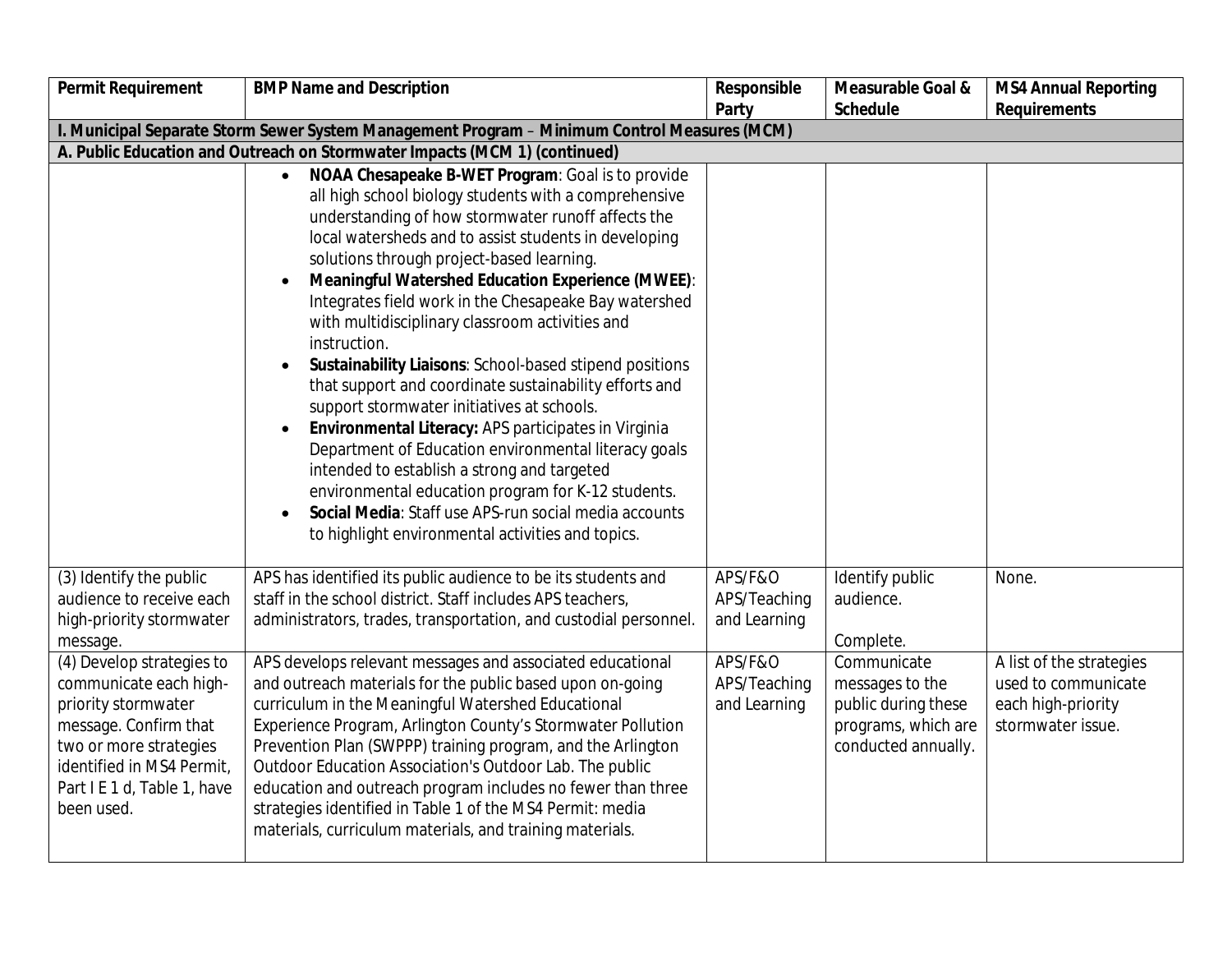| Permit Requirement       | <b>BMP Name and Description</b>                                                              | Responsible  | Measurable Goal &    | MS4 Annual Reporting |  |
|--------------------------|----------------------------------------------------------------------------------------------|--------------|----------------------|----------------------|--|
|                          |                                                                                              | Party        | Schedule             | Requirements         |  |
|                          | I. Municipal Separate Storm Sewer System Management Program - Minimum Control Measures (MCM) |              |                      |                      |  |
|                          | A. Public Education and Outreach on Stormwater Impacts (MCM 1) (continued)                   |              |                      |                      |  |
|                          | For more information, refer to the MS4 Annual Reports located                                |              |                      |                      |  |
|                          | on our website at APS Website for Stormwater Program                                         |              |                      |                      |  |
|                          | Documents.                                                                                   |              |                      |                      |  |
| (5) Identify the         | All outreach programs identified above are communicated or                                   | APS/F&O      | Identify when        | None.                |  |
| anticipated time periods | made available to the public at least annually, with multiple                                | APS/Teaching | messages are         |                      |  |
| the messages will be     | programs running several times per year. For instance, Green                                 | and Learning | available to public. |                      |  |
| communicated or made     | Scene messages are broadcasted several times per week                                        |              |                      |                      |  |
| available to             | throughout the year, and education initiatives (e.g., MWEE,                                  |              | Complete.            |                      |  |
| the public.              | Wetlands Learning Lab) are integrated into the curriculum                                    |              |                      |                      |  |
|                          | throughout the school year.                                                                  |              |                      |                      |  |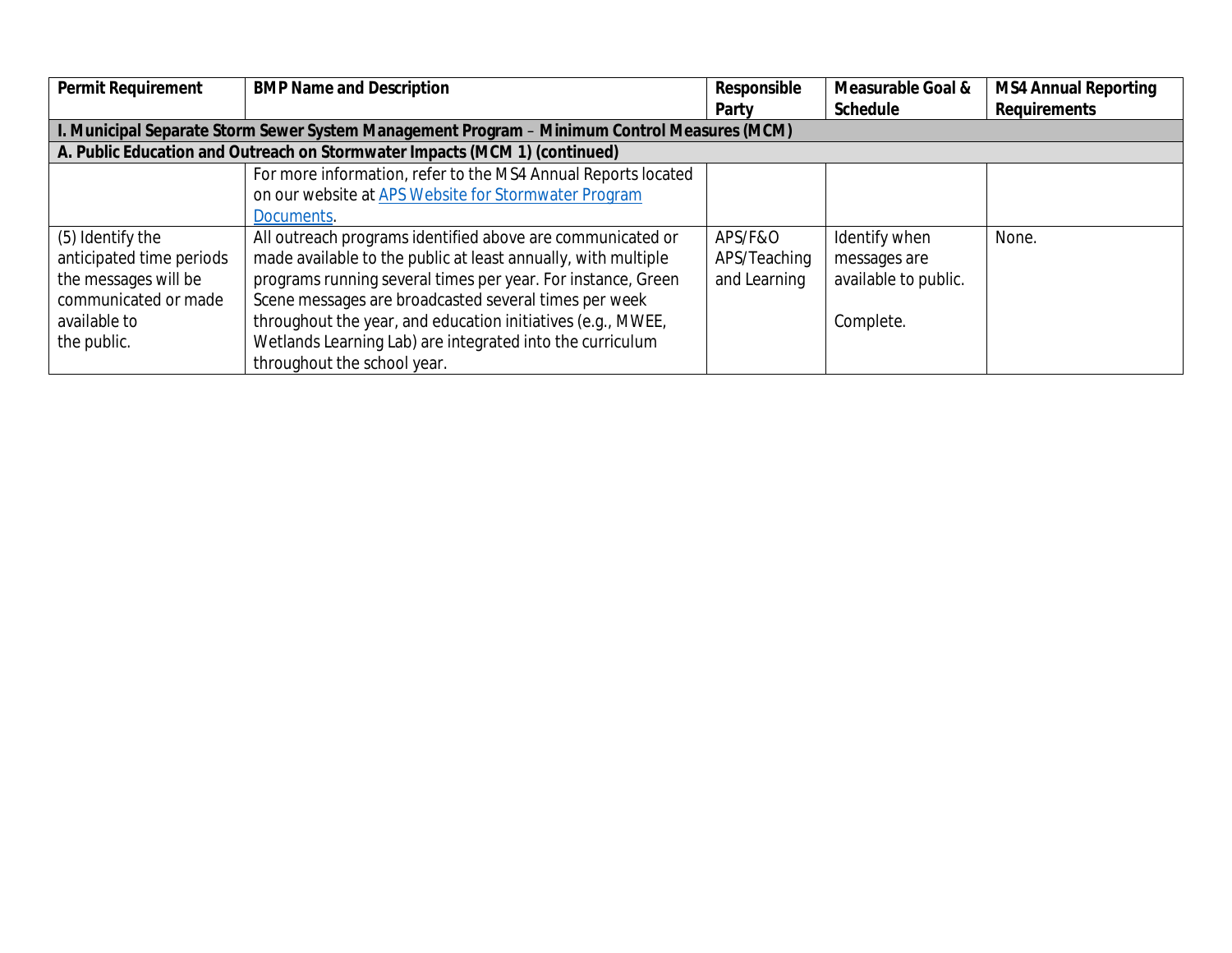| Permit Requirement                                                                                          | <b>BMP Name and Description</b>                                                                                                                           | Responsible                             | Measurable Goal &                                                                                                                                                                                               | <b>MS4 Annual Reporting</b>                                                                         |
|-------------------------------------------------------------------------------------------------------------|-----------------------------------------------------------------------------------------------------------------------------------------------------------|-----------------------------------------|-----------------------------------------------------------------------------------------------------------------------------------------------------------------------------------------------------------------|-----------------------------------------------------------------------------------------------------|
|                                                                                                             |                                                                                                                                                           | Party                                   | Schedule                                                                                                                                                                                                        | Requirements                                                                                        |
|                                                                                                             | I. Municipal Separate Storm Sewer System Management Program - Minimum Control Measures (MCM) (continued)                                                  |                                         |                                                                                                                                                                                                                 |                                                                                                     |
| B. Public Involvement/Participation (MCM 2)                                                                 |                                                                                                                                                           |                                         |                                                                                                                                                                                                                 |                                                                                                     |
| (1) Maintain an updated<br>Small MS4 Program Plan<br>and post copies of the plan<br>on permittee's webpage. | APS' updated Small MS4 Program Plan is located on our website<br>at APS Website for Stormwater Program Documents.                                         | APS/F&O<br>APS/Teaching<br>and Learning | Update the MS4<br>Program Plan within<br>six months after the<br>effective date of the<br>2018-2023 MS4<br>Permit.<br>Post the most up-to-<br>date version of MS4<br>Program Plan on the<br>permittee's website | Include the webpage<br>address to the<br>permittee's MS4 Program<br>Plan and stormwater<br>website. |
|                                                                                                             |                                                                                                                                                           |                                         | within 30 days of<br>updating the MS4<br>Program Plan.                                                                                                                                                          |                                                                                                     |
| (2) Post copies of each<br>annual report on the<br>permittee's webpage.                                     | APS' stormwater program documents, including MS4 Annual<br>Reports, are located on our website at APS Website for<br><b>Stormwater Program Documents.</b> | APS/F&O                                 | Post on webpage no<br>later than 30 days<br>after submittal to<br>DEQ.<br>Retain the copies of<br>annual reports<br>online for the<br>duration of permit<br>coverage.                                           | A webpage address to<br>the permittee's MS4<br>program and stormwater<br>website.                   |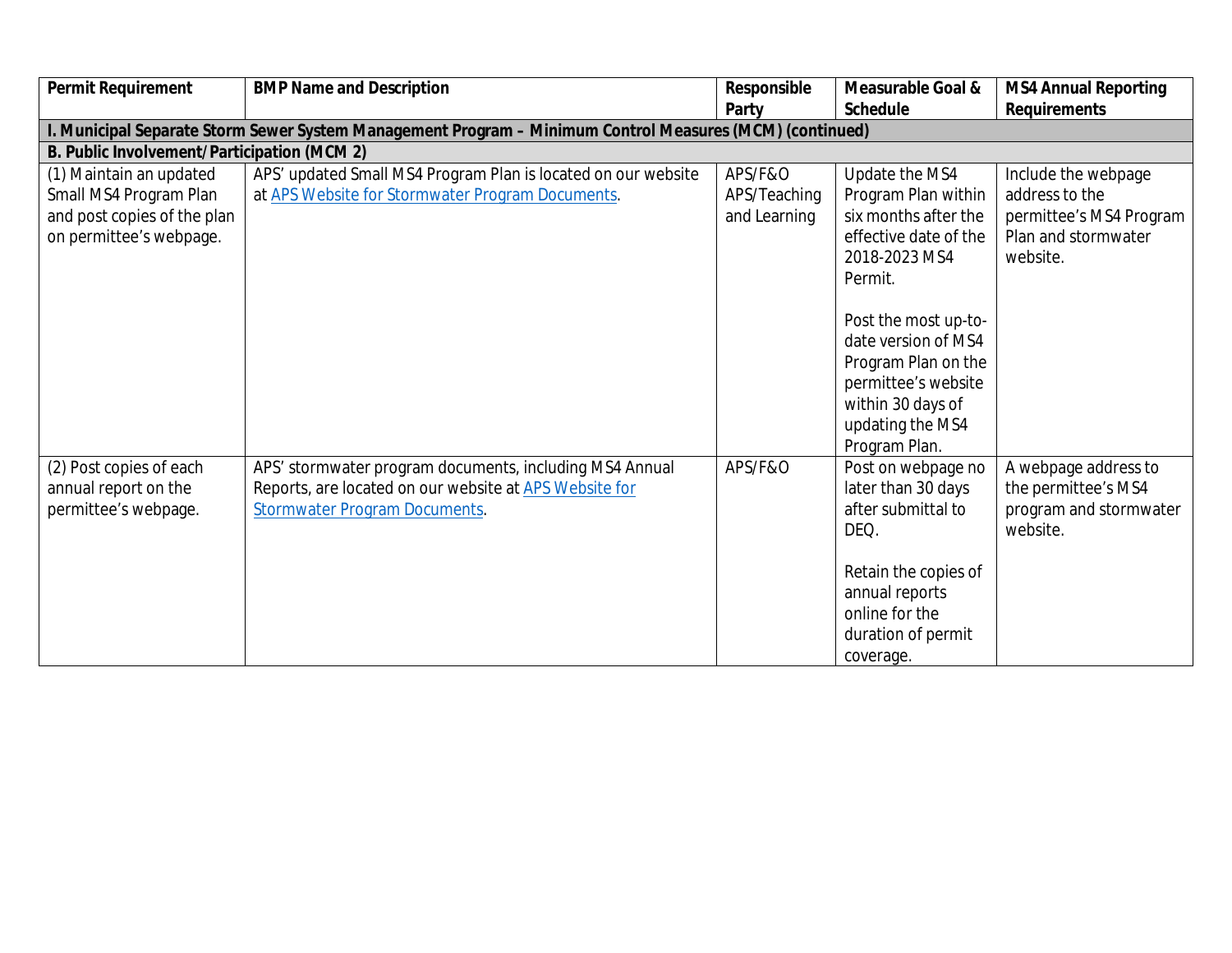| Permit Requirement                                                                                                                                                                                                                                                                                                                                                                                                      | <b>BMP Name and Description</b>                                                                                                                                                                                                                                                                                                                                                                                                                                                                  | Responsible                                        | Measurable Goal &                                                                         | <b>MS4 Annual Reporting</b>                                                                                                                                                                                                                                                                                                                                       |
|-------------------------------------------------------------------------------------------------------------------------------------------------------------------------------------------------------------------------------------------------------------------------------------------------------------------------------------------------------------------------------------------------------------------------|--------------------------------------------------------------------------------------------------------------------------------------------------------------------------------------------------------------------------------------------------------------------------------------------------------------------------------------------------------------------------------------------------------------------------------------------------------------------------------------------------|----------------------------------------------------|-------------------------------------------------------------------------------------------|-------------------------------------------------------------------------------------------------------------------------------------------------------------------------------------------------------------------------------------------------------------------------------------------------------------------------------------------------------------------|
|                                                                                                                                                                                                                                                                                                                                                                                                                         |                                                                                                                                                                                                                                                                                                                                                                                                                                                                                                  | Party                                              | Schedule                                                                                  | Requirements                                                                                                                                                                                                                                                                                                                                                      |
|                                                                                                                                                                                                                                                                                                                                                                                                                         | I. Municipal Separate Storm Sewer System Management Program - Minimum Control Measures (MCM) (continued)                                                                                                                                                                                                                                                                                                                                                                                         |                                                    |                                                                                           |                                                                                                                                                                                                                                                                                                                                                                   |
|                                                                                                                                                                                                                                                                                                                                                                                                                         | B. Public Involvement/Participation (MCM 2) (continued)                                                                                                                                                                                                                                                                                                                                                                                                                                          |                                                    |                                                                                           |                                                                                                                                                                                                                                                                                                                                                                   |
| (3) Maintain a webpage<br>with mechanisms for the<br>public to report potential<br>illicit discharges,<br>complaints, or other<br>stormwater pollution<br>concerns.                                                                                                                                                                                                                                                     | The APS stormwater program webpage directs members of the<br>public to where they can report:<br>potential illicit discharges, improper disposal, or<br>$\bullet$<br>spills to the MS4;<br>complaints regarding land disturbing activities; or<br>$\bullet$<br>other potential stormwater pollution concerns.<br>$\bullet$<br>The website is maintained by Arlington County Government<br>(ACG) and can be accessed at ACG Website for Public to Report<br><b>Stormwater Pollution Concerns.</b> | APS/F&O                                            | Within three<br>months after the<br>2018-2023 MS4<br>permit's effective<br>date.          | Summary of any reports<br>received from the public<br>and how the permittee<br>responded.<br>A webpage address to<br>the permittee's MS4<br>program and stormwater<br>website.                                                                                                                                                                                    |
| (4) Maintain a webpage<br>that contains the<br>methods for how the<br>public can provide input<br>on the permittee's MS4<br>Program.                                                                                                                                                                                                                                                                                    | The APS stormwater program webpage directs viewers to<br>contact stormwater@apsva.us to provide input on the APS<br>Stormwater Program.                                                                                                                                                                                                                                                                                                                                                          | APS/F&O                                            | Include on webpage<br>how the public can<br>provide input to<br>MS4 Program.<br>Complete. | Summary of any public<br>input on the MS4<br>Program received and<br>how the permittee<br>responded.                                                                                                                                                                                                                                                              |
| (5) Implement no less<br>than four activities per<br>year to provide an<br>opportunity for public<br>involvement to improve<br>water quality and<br>support local restoration<br>and clean-up projects.<br>Include a description of<br>the activities, anticipated<br>time period the activities<br>will occur, and a metric<br>for each activity to<br>determine if the activity<br>is beneficial to water<br>quality. | Our public audience participates in at least four (4) public<br>outreach activities related to our three (3) high-priority water<br>quality issues each year. See Section I(A)(2) of this MS4<br>Program Plan for a list and description of the activities and<br>Section I(A)(5) of this MS4 Program Plan for an explanation<br>regarding estimated time period. The metric for all activities is<br>the number of participants for each activity.                                              | <b>APS/F&amp;O</b><br>APS/Teaching<br>and Learning | Implement four<br>activities annually.                                                    | Description of the public<br>involvement activities.<br>A report of the metric as<br>defined for each activity<br>and an evaluation as to<br>whether or not the<br>activity is beneficial to<br>improving water quality.<br>The name of other MS4<br>permittees with whom<br>the permittee<br>collaborated in the public<br>involvement<br>opportunities, if any. |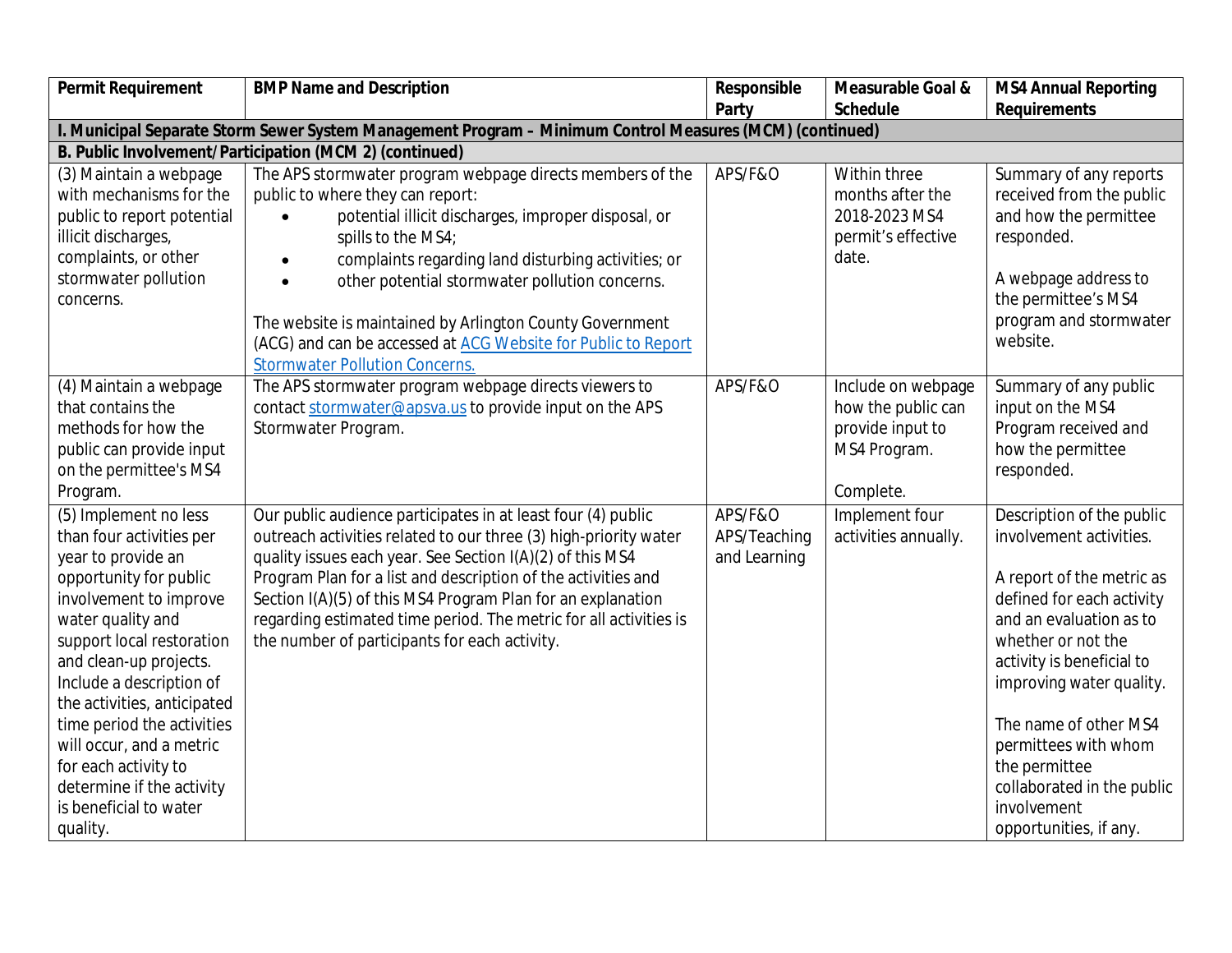| Permit Requirement       | <b>BMP Name and Description</b>                                                                          | Responsible  | Measurable Goal &                      | <b>MS4 Annual Reporting</b>   |
|--------------------------|----------------------------------------------------------------------------------------------------------|--------------|----------------------------------------|-------------------------------|
|                          |                                                                                                          | Party        | Schedule                               | Requirements                  |
|                          | I. Municipal Separate Storm Sewer System Management Program - Minimum Control Measures (MCM) (continued) |              |                                        |                               |
|                          | C. Illicit Discharge Detection and Elimination (MCM 3)                                                   |              |                                        |                               |
| (1) Maintain an accurate | Storm sewer mapping and information table are incorporated                                               | APS/F&O      | Submit to DEQ a                        | <b>Confirmation statement</b> |
| storm sewer system map   | into ACG's storm drainage GIS database. Each year,                                                       | Coordination | GIS-compatible                         | that the MS4 map and          |
| and information table.   | infrastructure associated with newly constructed schools and                                             | with ACG/DES | shapefile or PDF of                    | information table have        |
|                          | school additions shall be included in the GIS as appropriate.                                            |              | the MS4 map no                         | been updated to reflect       |
|                          | Support provided by ACG to APS in meeting this requirement is                                            |              | later than July 1,                     | any changes to the MS4        |
|                          | documented in the Memorandum for Agreement - Roles and                                                   |              | 2019.                                  | occurring on or before        |
|                          | Responsibilities of Arlington County and Arlington Public Schools                                        |              |                                        | June 30 of the reporting      |
|                          | for MS4 Permit Compliance, which can be found in Appendix B                                              |              | Update storm sewer                     | year.                         |
|                          | of this MS4 Program Plan.                                                                                |              | map and                                |                               |
|                          |                                                                                                          |              | information table                      |                               |
|                          |                                                                                                          |              | with any changes to                    |                               |
|                          |                                                                                                          |              | the MS4 by June 30<br>of the reporting |                               |
|                          |                                                                                                          |              | year.                                  |                               |
| (2) Provide written      | APS shall notify downstream MS4s of newly discovered physical                                            | APS/F&O      | Provide written                        | Copies of written             |
| notification to          | interconnections and maintain a copy of those                                                            |              | notification of                        | notifications of new          |
| downstream MS4 of        | correspondences in the corresponding annual report.                                                      |              | interconnections as                    | physical interconnections     |
| known physical           | Notification of physical interconnection with ACG can be found                                           |              | they are discovered.                   | to other MS4s (or by          |
| interconnection.         | in Appendix B of the 2015 Annual Report.                                                                 |              |                                        | reference).                   |
|                          |                                                                                                          |              |                                        |                               |
|                          | APS has also received notification of potential upstream                                                 |              |                                        |                               |
|                          | interconnections. VDOT contacted APS to notify                                                           |              |                                        |                               |
|                          | of potential known interconnection between                                                               |              |                                        |                               |
|                          | VDOT's stormwater systems and the stormwater systems APS                                                 |              |                                        |                               |
|                          | operates. Notification was sent to APS on April 24, 2015.                                                |              |                                        |                               |
| (3) Prohibit non-        | APS follows the ACG ordinance (County Code Chapter 26-5b)                                                | APS/F&O      | Complete.                              | None.                         |
| stormwater discharges    | that prohibits unauthorized discharges into the storm sewer                                              | Coordination |                                        |                               |
| into the storm sewer.    | system. See Appendix B of this MS4 Program Plan for the                                                  | with ACG/DES |                                        |                               |
|                          | memorandum of agreement (MOA) between APS and ACG.                                                       |              |                                        |                               |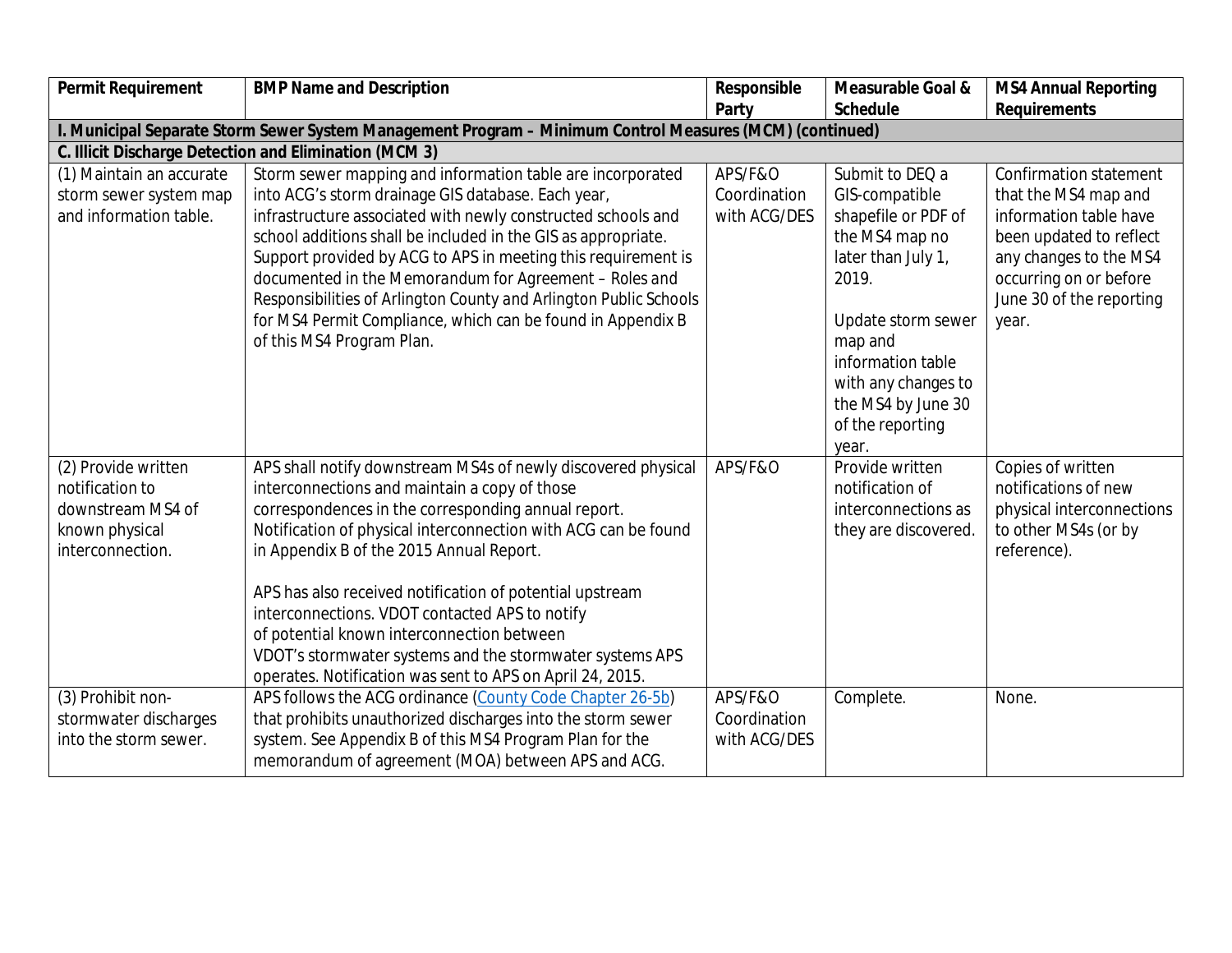| Permit Requirement                                                                                                                                                                                                                                                            | <b>BMP Name and Description</b>                                                                                                                                                                                                                                                                                                                                                                                                                                                                                                                                                                                                                                                                                                          | Responsible | Measurable Goal & | <b>MS4 Annual Reporting</b>                                                                                                                                                                                                                                                                                                                                                                                                                                                                                                                        |
|-------------------------------------------------------------------------------------------------------------------------------------------------------------------------------------------------------------------------------------------------------------------------------|------------------------------------------------------------------------------------------------------------------------------------------------------------------------------------------------------------------------------------------------------------------------------------------------------------------------------------------------------------------------------------------------------------------------------------------------------------------------------------------------------------------------------------------------------------------------------------------------------------------------------------------------------------------------------------------------------------------------------------------|-------------|-------------------|----------------------------------------------------------------------------------------------------------------------------------------------------------------------------------------------------------------------------------------------------------------------------------------------------------------------------------------------------------------------------------------------------------------------------------------------------------------------------------------------------------------------------------------------------|
|                                                                                                                                                                                                                                                                               |                                                                                                                                                                                                                                                                                                                                                                                                                                                                                                                                                                                                                                                                                                                                          | Party       | Schedule          | Requirements                                                                                                                                                                                                                                                                                                                                                                                                                                                                                                                                       |
|                                                                                                                                                                                                                                                                               | I. Municipal Separate Storm Sewer System Management Program - Minimum Control Measures (MCM) (continued)                                                                                                                                                                                                                                                                                                                                                                                                                                                                                                                                                                                                                                 |             |                   |                                                                                                                                                                                                                                                                                                                                                                                                                                                                                                                                                    |
|                                                                                                                                                                                                                                                                               | C. Illicit Discharge Detection and Elimination (MCM 3) (continued)                                                                                                                                                                                                                                                                                                                                                                                                                                                                                                                                                                                                                                                                       |             |                   |                                                                                                                                                                                                                                                                                                                                                                                                                                                                                                                                                    |
| (4) Maintain, implement,<br>and enforce IDDE written<br>procedures designed to<br>detect, identify, and<br>address unauthorized<br>non-stormwater<br>discharges, including<br>illegal dumping, to the<br>Small MS4 to effectively<br>eliminate the<br>unauthorized discharge. | Illicit Discharge Detection and Elimination (IDDE) procedures<br>are detailed in the Arlington Public Schools Illicit Discharge<br>Detection and Elimination Program Plan, which is available on<br>the APS Website for Stormwater Program Documents.<br>APS has developed a mechanism to eliminate illicit discharges<br>to include multiple steps:<br>(1) Field inspections and outfall screening, (2) Immediate track<br>down by IDDE field team during the inspection, followed by, (3)<br>Source elimination by APS Facility staff, and if necessary, (4)<br>Coordinating with ACG for technical assistance and any<br>necessary enforcement action.<br>See Appendix B of this MS4 Program Plan for the MOA between<br>ACG and APS. | APS/F&O     | Complete.         | The total number of<br>outfalls screened during<br>the reporting period.<br>A list of illicit discharges<br>to the MS4, including:<br>(a) Source of illicit<br>discharge;<br>(b) Date(s) the discharge<br>was observed, reported,<br>or both:<br>(c) Whether the<br>discharge was discovered<br>during dry weather<br>screening, reported by<br>the public, or other<br>method (describe);<br>(d) How the investigation<br>was resolved;<br>(e) A description of any<br>follow-up activities; and<br>(f) The date the<br>investigation was closed. |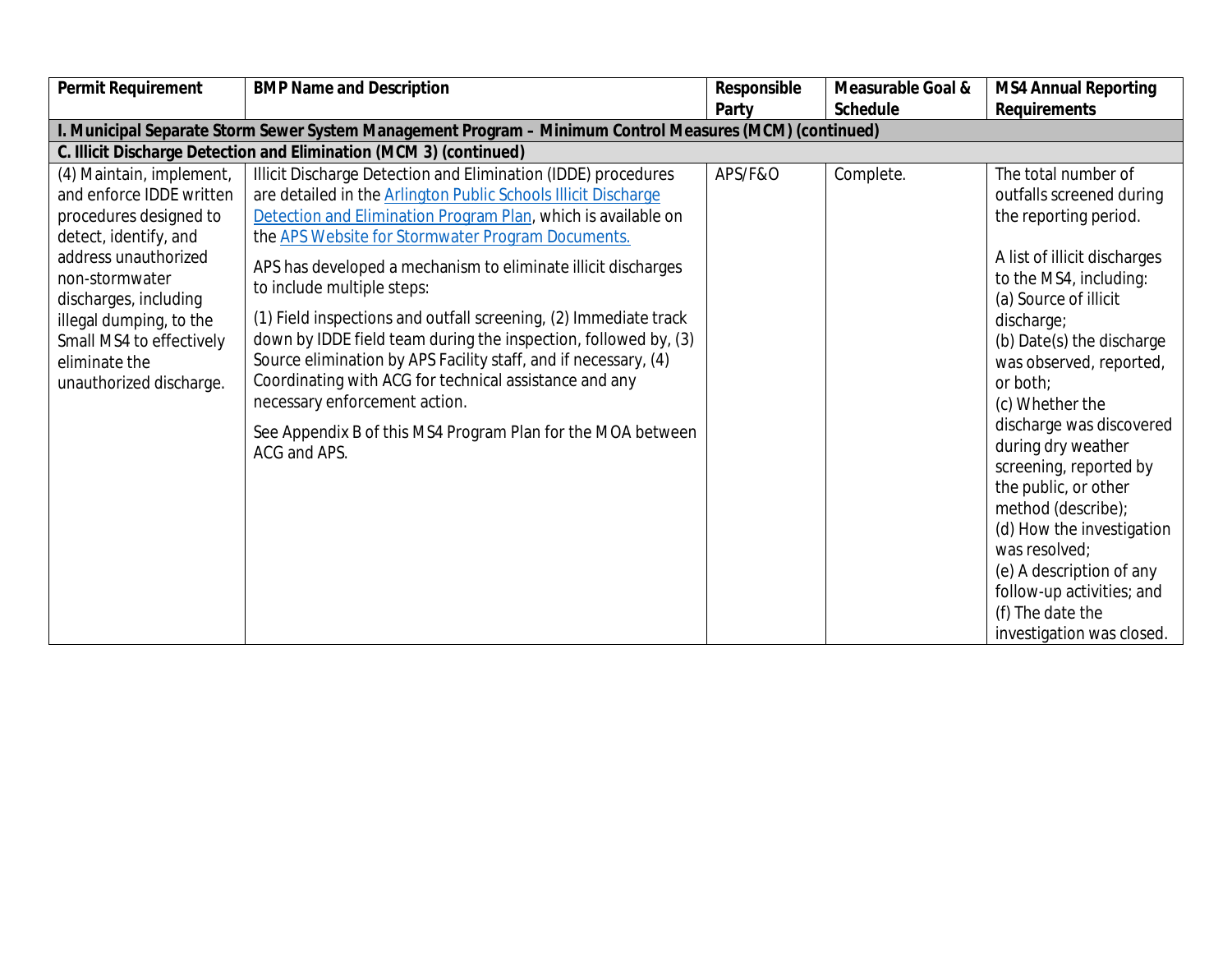| Permit Requirement                                                                                                                                                                                                                                                     | <b>BMP Name and Description</b>                                                                                                                                                                                                                                                                                                                                                                                                                                                                                                                                                                                                                                                                                                                                                                                                                                                                                    | Responsible        | Measurable Goal &                                                                                                                                                                                                                                          | <b>MS4 Annual Reporting</b>                                                                         |
|------------------------------------------------------------------------------------------------------------------------------------------------------------------------------------------------------------------------------------------------------------------------|--------------------------------------------------------------------------------------------------------------------------------------------------------------------------------------------------------------------------------------------------------------------------------------------------------------------------------------------------------------------------------------------------------------------------------------------------------------------------------------------------------------------------------------------------------------------------------------------------------------------------------------------------------------------------------------------------------------------------------------------------------------------------------------------------------------------------------------------------------------------------------------------------------------------|--------------------|------------------------------------------------------------------------------------------------------------------------------------------------------------------------------------------------------------------------------------------------------------|-----------------------------------------------------------------------------------------------------|
|                                                                                                                                                                                                                                                                        |                                                                                                                                                                                                                                                                                                                                                                                                                                                                                                                                                                                                                                                                                                                                                                                                                                                                                                                    | Party              | Schedule                                                                                                                                                                                                                                                   | Requirements                                                                                        |
|                                                                                                                                                                                                                                                                        | I. Municipal Separate Storm Sewer System Management Program - Minimum Control Measures (MCM) (continued)                                                                                                                                                                                                                                                                                                                                                                                                                                                                                                                                                                                                                                                                                                                                                                                                           |                    |                                                                                                                                                                                                                                                            |                                                                                                     |
|                                                                                                                                                                                                                                                                        | D. Construction Site Stormwater Runoff Control (MCM 4)                                                                                                                                                                                                                                                                                                                                                                                                                                                                                                                                                                                                                                                                                                                                                                                                                                                             |                    |                                                                                                                                                                                                                                                            |                                                                                                     |
| (1) Describe legal<br>authorities, such as<br>ordinances, permits,<br>orders, specific contract<br>language, and<br>interjurisdictional<br>agreements, utilized to<br>address discharges<br>entering the MS4 from<br>regulated construction<br>site stormwater runoff. | The following is a relevant legal authority maintained by APS:<br>Construction Contract Language - APS has standard contract<br>language requiring DEQ Erosion and Sediment Control (E&SC),<br>Stormwater Management (SWM) inspector, and Registered<br>Land Disturber (RLD) certification; proper record keeping of the<br>SWPPP; inspections of the site at least every four (4) days; and<br>compliance with APS' MS4 Permit.<br>APS also complies with the following ACG legal authorities<br>related to construction site runoff control:<br><b>ACG Plan Review Procedures</b><br>$\bullet$<br>Chesapeake Bay Preservation Ordinance<br>$\bullet$<br><b>Compliance Inspection Procedures</b><br>$\bullet$<br><b>Erosion and Sediment Control Ordinance</b><br>$\bullet$<br><b>Stormwater Management Ordinance</b><br>$\bullet$<br>See Appendix B of this MS4 Program Plan for the MOA between<br>ACG and APS. | ACG/DES<br>APS/D&C | Complete.                                                                                                                                                                                                                                                  | None.                                                                                               |
| (2) Written inspection<br>procedures to ensure<br>erosion and sediment<br>controls are properly<br>implemented. Identify all<br>associated documents<br>utilized during<br>inspection, including the<br>inspection schedule.                                           | Since APS is a subdivision of a local government (school board),<br>the MS4 Permit requires the inspection of projects resulting in a<br>land disturbance of 10,000 square feet or greater, 2,500 square<br>feet or greater in accordance with areas designated under the<br>Chesapeake Bay Preservation Act, or in accordance with more<br>stringent thresholds established by the local government.<br>ACG is the regulatory authority for construction activity on APS<br>property. ACG performs all formal inspections pertaining to<br>MCM 4.<br>ACG provides enforcement of construction site stormwater<br>runoff control in conformance with state standards. ACG's<br>compliance and enforcement procedures and all associated<br>documents may be found online at ACG Plan Review<br>Procedures.                                                                                                         | ACG/DES            | <b>ACG will inspect</b><br>applicable projects:<br>(a) During or<br>immediately<br>following initial<br>installation of<br>erosion and<br>sediment controls;<br>(b) At least once per<br>every two-week<br>period;<br>(c) Within 48 hours<br>following any | Total number of<br>inspections and<br>enforcement actions<br>performed by ACG on<br>APS properties. |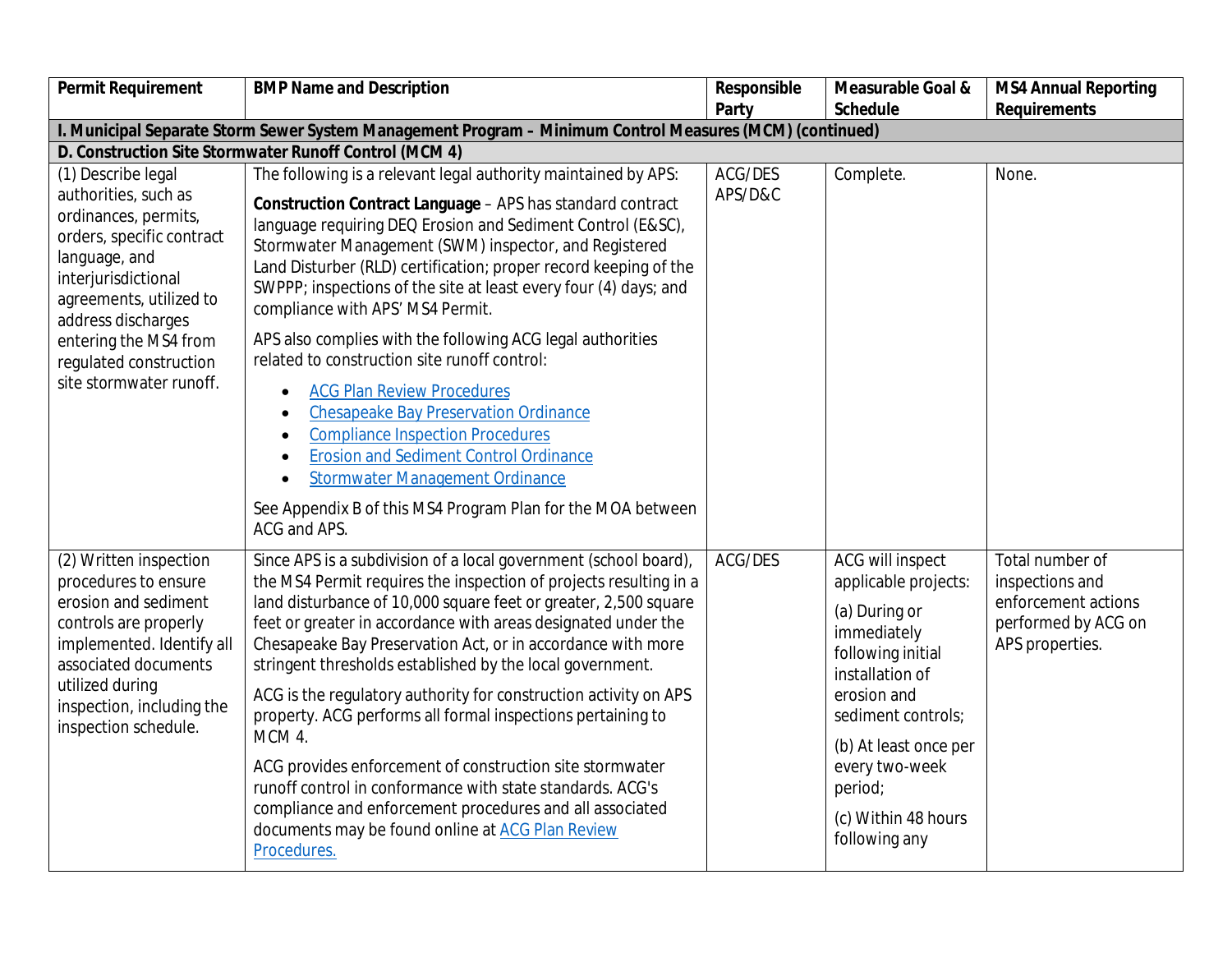| Permit Requirement                                                                                                                   | <b>BMP Name and Description</b>                                                                                                                                                                                                                                                                                                                                                                                                                                                                                                                                                                                                                                                                       | Responsible        | Measurable Goal &                                                                              | <b>MS4 Annual Reporting</b>                                                                                                                                                                                                                                                                                                                                                                                         |
|--------------------------------------------------------------------------------------------------------------------------------------|-------------------------------------------------------------------------------------------------------------------------------------------------------------------------------------------------------------------------------------------------------------------------------------------------------------------------------------------------------------------------------------------------------------------------------------------------------------------------------------------------------------------------------------------------------------------------------------------------------------------------------------------------------------------------------------------------------|--------------------|------------------------------------------------------------------------------------------------|---------------------------------------------------------------------------------------------------------------------------------------------------------------------------------------------------------------------------------------------------------------------------------------------------------------------------------------------------------------------------------------------------------------------|
|                                                                                                                                      |                                                                                                                                                                                                                                                                                                                                                                                                                                                                                                                                                                                                                                                                                                       | Party              | Schedule                                                                                       | Requirements                                                                                                                                                                                                                                                                                                                                                                                                        |
|                                                                                                                                      | I. Municipal Separate Storm Sewer System Management Program - Minimum Control Measures (MCM) (continued)                                                                                                                                                                                                                                                                                                                                                                                                                                                                                                                                                                                              |                    |                                                                                                |                                                                                                                                                                                                                                                                                                                                                                                                                     |
|                                                                                                                                      | D. Construction Site Stormwater Runoff Control (MCM 4) (continued)                                                                                                                                                                                                                                                                                                                                                                                                                                                                                                                                                                                                                                    |                    |                                                                                                |                                                                                                                                                                                                                                                                                                                                                                                                                     |
|                                                                                                                                      | See Appendix B of this MS4 Program Plan for the MOA between<br>ACG and APS.                                                                                                                                                                                                                                                                                                                                                                                                                                                                                                                                                                                                                           |                    | runoff-producing<br>storm event; and                                                           |                                                                                                                                                                                                                                                                                                                                                                                                                     |
|                                                                                                                                      |                                                                                                                                                                                                                                                                                                                                                                                                                                                                                                                                                                                                                                                                                                       |                    | (d) at the<br>completion of the<br>project prior to the<br>release of any<br>performance bond. |                                                                                                                                                                                                                                                                                                                                                                                                                     |
| (3) Written procedures<br>for requiring compliance<br>through corrective action<br>or enforcement action.                            | ACG provides enforcement of construction site stormwater<br>runoff control in conformance with state standards. ACG's<br>compliance and enforcement procedures and all associated<br>documents may be found online at ACG Plan Review<br>Procedures.<br>See Appendix B of this MS4 Program Plan for the MOA between<br>ACG and APS.                                                                                                                                                                                                                                                                                                                                                                   | ACG/DES<br>APS/D&C | Complete.                                                                                      | None.                                                                                                                                                                                                                                                                                                                                                                                                               |
| (4) Identify roles and<br>responsibilities in<br>implementing the<br>construction site<br>stormwater runoff<br>control requirements. | APS' Design and Construction Department is responsible for<br>providing an owner's representative for ensuring compliance<br>with County plan review, inspections, and enforcement<br>activities.<br>APS requires in its contract language that construction firms<br>provide an onsite construction manager certified as a<br>Stormwater and Erosion & Sediment Control Inspector to<br>ensure compliance with County ordinances.<br>ACG is the regulatory authority for construction activity on APS<br>property. ACG performs all plan reviews, formal inspections,<br>and enforcement actions pertaining to MCM 4.<br>See Appendix B of this MS4 Program Plan for the MOA between<br>ACG and APS. | ACG/DES<br>APS/D&C | Complete.                                                                                      | Confirmation statement<br>that land-disturbing<br>projects that occurred<br>during the reporting<br>period have been<br>conducted in accordance<br>with approved standards<br>and specifications for<br>erosion and sediment<br>control.<br>If one or more of the<br>land-disturbing projects<br>were not conducted with<br>the department<br>approved standards and<br>specifications, an<br>explanation as to why |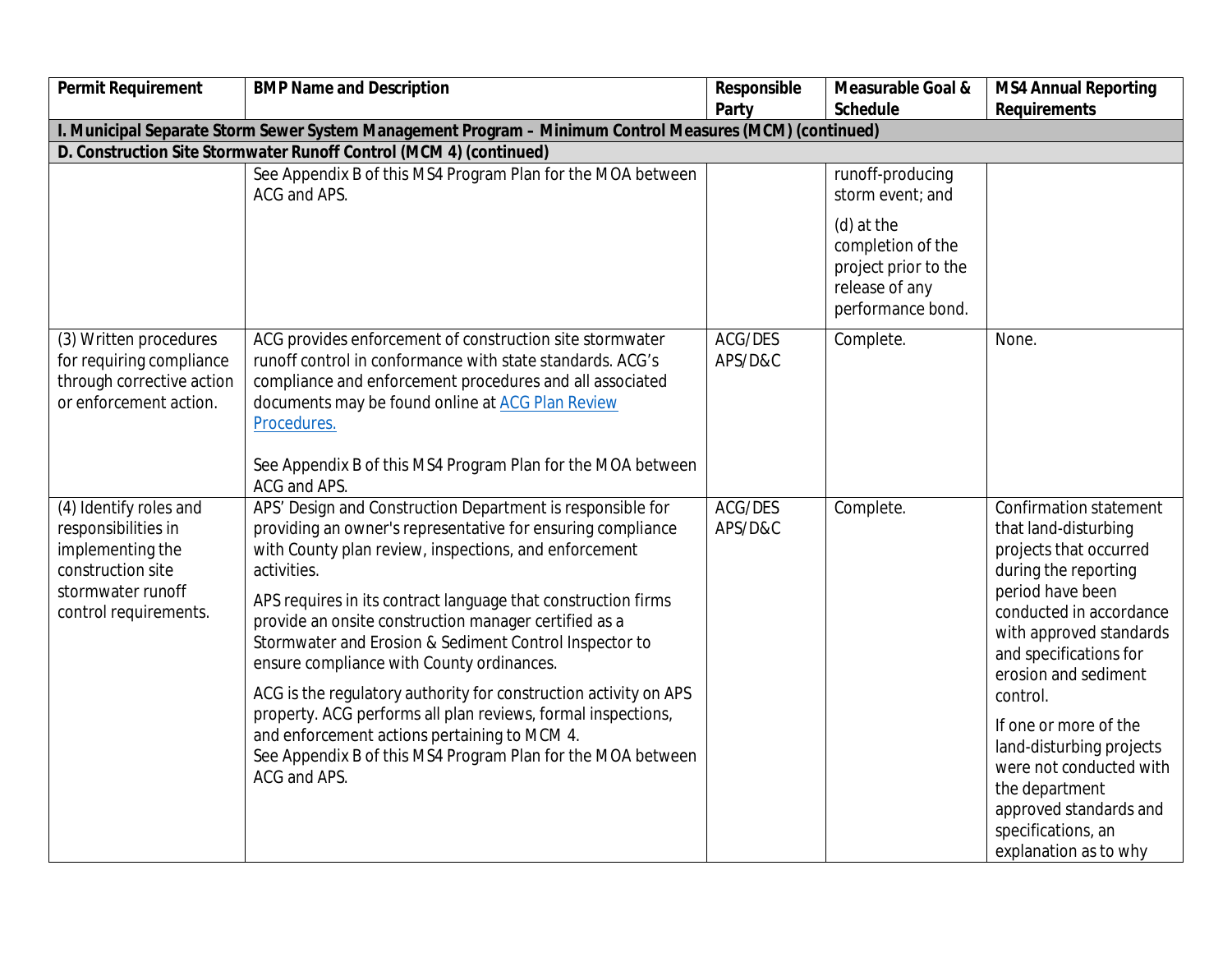| Permit Requirement | <b>BMP Name and Description</b>                                                                          | Responsible | Measurable Goal & | <b>MS4 Annual Reporting</b>                                                         |
|--------------------|----------------------------------------------------------------------------------------------------------|-------------|-------------------|-------------------------------------------------------------------------------------|
|                    |                                                                                                          | Party       | Schedule          | Requirements                                                                        |
|                    | I. Municipal Separate Storm Sewer System Management Program – Minimum Control Measures (MCM) (continued) |             |                   |                                                                                     |
|                    | D. Construction Site Stormwater Runoff Control (MCM 4) (continued)                                       |             |                   |                                                                                     |
|                    |                                                                                                          |             |                   | the projects did not<br>conform to the approved<br>standards and<br>specifications. |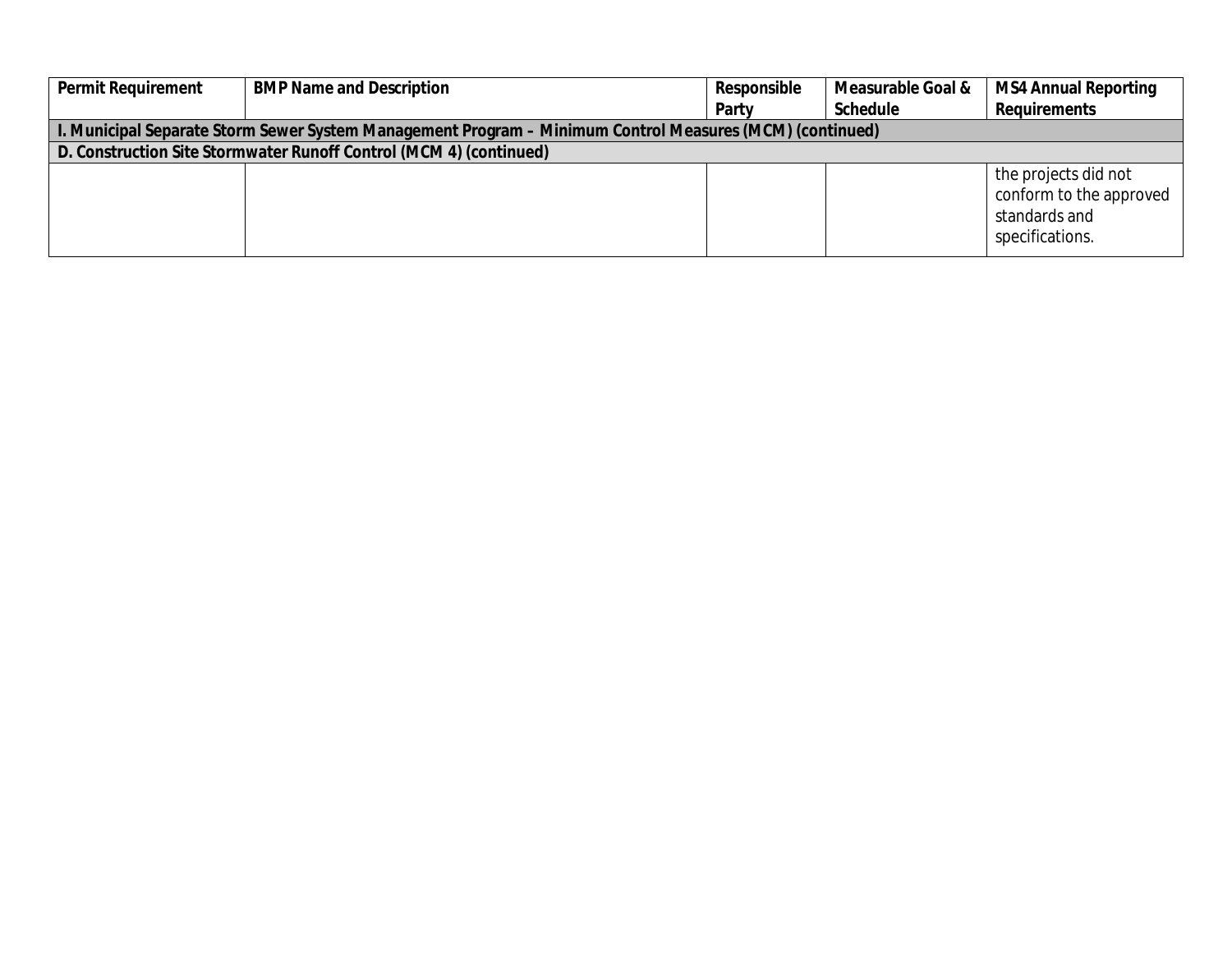| Permit Requirement                                                                                                                                                                                                                | <b>BMP Name and Description</b>                                                                                                                                                                                                                                                                                                                                                                                                                                                                                                                                                                                                           | Responsible | Measurable Goal &                                                                                      | <b>MS4 Annual Reporting</b> |
|-----------------------------------------------------------------------------------------------------------------------------------------------------------------------------------------------------------------------------------|-------------------------------------------------------------------------------------------------------------------------------------------------------------------------------------------------------------------------------------------------------------------------------------------------------------------------------------------------------------------------------------------------------------------------------------------------------------------------------------------------------------------------------------------------------------------------------------------------------------------------------------------|-------------|--------------------------------------------------------------------------------------------------------|-----------------------------|
|                                                                                                                                                                                                                                   |                                                                                                                                                                                                                                                                                                                                                                                                                                                                                                                                                                                                                                           | Party       | Schedule                                                                                               | Requirements                |
|                                                                                                                                                                                                                                   | I. Municipal Separate Storm Sewer System Management Program - Minimum Control Measures (MCM) (continued)                                                                                                                                                                                                                                                                                                                                                                                                                                                                                                                                  |             |                                                                                                        |                             |
|                                                                                                                                                                                                                                   | E. Post-Construction Stormwater Management: Operator-Owned Stormwater Management Inspection Procedures (MCM 5)                                                                                                                                                                                                                                                                                                                                                                                                                                                                                                                            |             |                                                                                                        |                             |
| (1) Describe legal<br>authorities, such as<br>ordinances, permits,<br>orders, specific contract<br>language, and<br>interjurisdictional<br>agreements, utilized to<br>address post-<br>construction stormwater<br>runoff control. | APS is the sole owner of stormwater management facilities on<br>APS properties and the sole legal authority assuring compliance<br>with MCM 5. Mechanisms which help ensure compliance with<br>this MCM include:<br>Service Contract with Third-Party Inspection and<br>$\bullet$<br><b>Maintenance Contractor</b><br>APS Standard Operating Procedures (SOPs) for Inspection and<br>Maintenance. APS follows ACG Guidelines for Inspection and<br>Maintenance of Stormwater Facilities at Stormwater<br><b>Management Facility Inspections.</b>                                                                                          | APS/F&O     | Update list in the<br>MS4 Program Plan<br>as additional legal<br>authorities are<br>developed, if any. | None.                       |
| (2) Develop and maintain<br>written inspection and<br>maintenance procedures<br>of stormwater<br>management facilities.                                                                                                           | ACG provides all final inspections for newly constructed<br>stormwater facilities. APS follows the guidelines established by<br>ACG for the inspection and maintenance of stormwater<br>facilities, which may be found on the ACG website under<br>Stormwater Management Facility Inspections. APS' SOPs for<br>inspection and maintenance closely follow ACG's inspection<br>checklist and may be found in Appendix C of this MS4 Program<br>Plan. All inspection and maintenance reports are kept at APS'<br>Department of Facilities and Operations (F&O). See Appendix B<br>of this MS4 Program Plan for the MOA between ACG and APS. | APS/F&O     | Update inspection<br>and maintenance<br>procedures as<br>needed.                                       | None.                       |
| (3) Identify the roles and<br>responsibilities in<br>implementing the<br>requirements of MCM 5.                                                                                                                                   | APS's Department of Facilities and Operations is responsible for<br>ensuring overall implementation of this MCM.<br>APS contracts with a third party for inspection, operation, and<br>maintenance of all its stormwater management facilities. A<br>copy of the contract agreement with this third party is included<br>in Appendix D of this MS4 Program Plan.<br>ACG manages a master database containing all of APS' Best<br>Management Practices (BMPs). APS and ACG collaborate<br>closely to make sure this database is up to date. See Appendix B<br>of this MS4 Program Plan for the MOA between ACG and APS.                    | APS/F&O     | Update roles and<br>responsibilities in<br>the MS4 Program<br>Plan as there are<br>changes, if any.    | None.                       |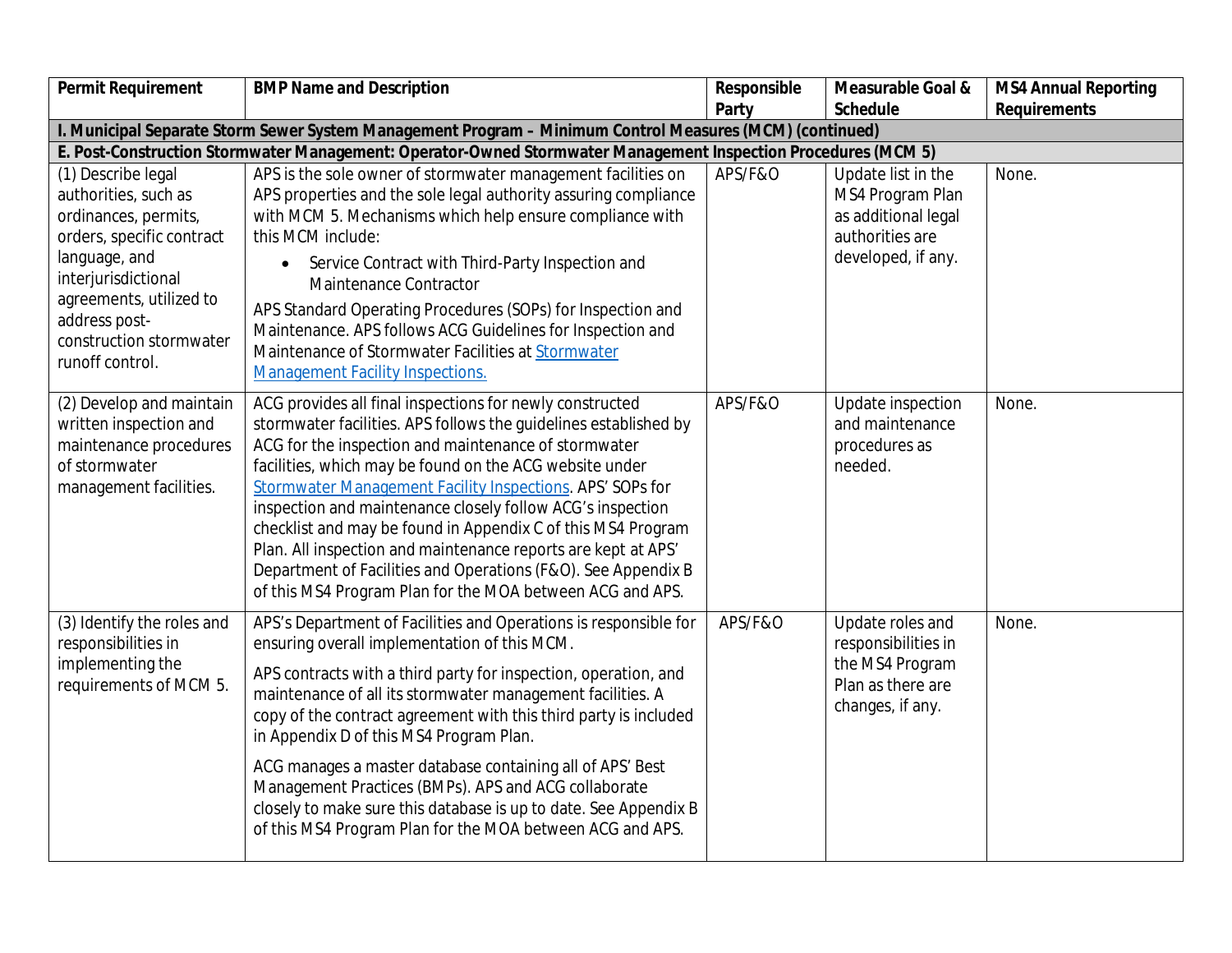| Permit Requirement                                 | <b>BMP Name and Description</b>                                                                                                                                                                                                        | Responsible         | Measurable Goal &                   | <b>MS4 Annual Reporting</b>                    |
|----------------------------------------------------|----------------------------------------------------------------------------------------------------------------------------------------------------------------------------------------------------------------------------------------|---------------------|-------------------------------------|------------------------------------------------|
|                                                    |                                                                                                                                                                                                                                        | Party               | Schedule                            | Requirements                                   |
|                                                    | I. Municipal Separate Storm Sewer System Management Program - Minimum Control Measures (MCM) (continued)<br>E. Post-Construction Stormwater Management: Operator-Owned Stormwater Management Inspection Procedures (MCM 5) (continued) |                     |                                     |                                                |
|                                                    | APS follows ACG guidelines for Inspection and Maintenance of                                                                                                                                                                           |                     |                                     |                                                |
|                                                    | Stormwater Facilities: Stormwater Management Facility                                                                                                                                                                                  |                     |                                     |                                                |
|                                                    | Inspections.                                                                                                                                                                                                                           |                     |                                     |                                                |
|                                                    |                                                                                                                                                                                                                                        |                     |                                     |                                                |
| (4) Inspect stormwater<br>management facilities no | APS contracts with a third party for long-term operation and<br>maintenance of all its stormwater management facilities. APS'                                                                                                          | APS/<br>Maintenance | Inspect stormwater<br>management    | Total number of<br>inspections conducted on    |
| less than once per year.                           | third-party contractor conducts inspections annually on all                                                                                                                                                                            |                     | facilities annually.                | stormwater management                          |
|                                                    | stormwater management facilities. The contractor is required                                                                                                                                                                           |                     |                                     | facilities.                                    |
|                                                    | to schedule inspections in a timely fashion and ensures all                                                                                                                                                                            |                     |                                     |                                                |
|                                                    | facilities are functioning as originally designed via regular                                                                                                                                                                          |                     |                                     |                                                |
|                                                    | inspections and maintenance. See Appendix D of this MS4                                                                                                                                                                                |                     |                                     |                                                |
|                                                    | Program Plan for the agreement with the third-party                                                                                                                                                                                    |                     |                                     |                                                |
|                                                    | contractor.                                                                                                                                                                                                                            |                     |                                     |                                                |
|                                                    | The most recent inspection dates are kept online as part of an                                                                                                                                                                         |                     |                                     |                                                |
|                                                    | electronic database maintained by ACG. APS is responsible for                                                                                                                                                                          |                     |                                     |                                                |
|                                                    | the accuracy of APS's stormwater facility information.                                                                                                                                                                                 |                     |                                     |                                                |
| (5) Conduct the                                    | If during the inspection it is determined that maintenance is                                                                                                                                                                          | APS/                | Conduct                             | Description of the                             |
| maintenance of                                     | required, the third-party contractor conducts maintenance in a                                                                                                                                                                         | Maintenance         | maintenance of                      | significant maintenance,                       |
| stormwater management<br>facilities.               | timely manner, in accordance with written procedures                                                                                                                                                                                   |                     | stormwater                          | repair, or retrofit<br>activities performed on |
|                                                    | developed as part of this MCM. APS's third-party contractor<br>conducts maintenance at least annually on all APS stormwater                                                                                                            |                     | management<br>facilities as needed. | the stormwater                                 |
|                                                    | management facilities. The contractor is required to schedule                                                                                                                                                                          |                     |                                     | management facilities                          |
|                                                    | maintenance in a timely fashion and provides a detailed report                                                                                                                                                                         |                     |                                     | owned or operated by                           |
|                                                    | afterwards that includes photo documentation of the                                                                                                                                                                                    |                     |                                     | the permittee to ensure                        |
|                                                    | stormwater facilities during inspection and after maintenance.                                                                                                                                                                         |                     |                                     | it continues to perform                        |
|                                                    | All inspection reports and maintenance invoices are kept on file                                                                                                                                                                       |                     |                                     | as designed.                                   |
|                                                    | by APS' Department of Facilities and Operations.                                                                                                                                                                                       |                     |                                     |                                                |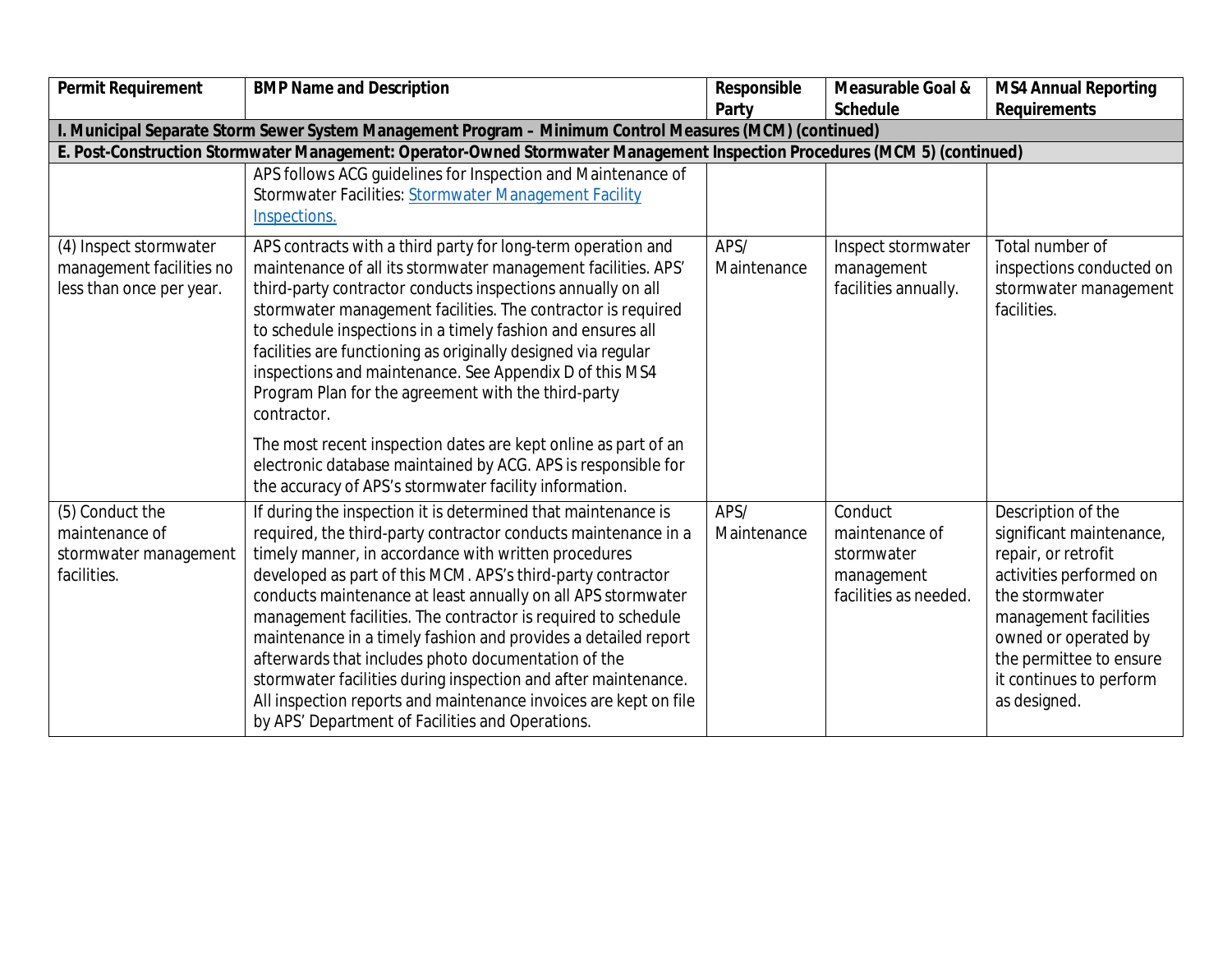| Party<br>Schedule<br>Requirements<br>I. Municipal Separate Storm Sewer System Management Program - Minimum Control Measures (MCM) (continued)<br>E. Post-Construction Stormwater Management: Operator-Owned Stormwater Management Inspection Procedures (MCM 5) (continued)<br>ACG maintains the electronic database of all stormwater<br>ACG/DES in<br>None; however, the<br>(6) Maintain an<br>Spreadsheet<br>electronic database or<br>management facilities including APS' stormwater management<br>coordination<br>updated no later<br>annual report captures<br>spreadsheet of all known<br>facilities. APS is responsible for the accuracy of this information<br>with APS/F&O<br>than 30 days after a<br>all new stormwater<br>and works closely with ACG to ensure the database remains up<br>permittee-owned or<br>new stormwater<br>management facilities<br>permittee-operated and<br>to date. See Appendix B for the MOA between ACG and APS.<br>brought online or<br>management facility<br>privately owned<br>is brought online or<br>discovered during the<br>New stormwater management facilities brought online or<br>stormwater management<br>an existing<br>reporting year.<br>discovered during the reporting year are listed in the MS4<br>facilities that discharge<br>stormwater<br>Annual Report located on our website at APS Website for<br>into the MS4.<br>management facility<br><b>Stormwater Program Documents.</b><br>is discovered.<br>APS or ACG will use the DEQ Construction Stormwater<br>ACG/DES in<br>Confirmation statement<br>(7) Report post-<br>Report stormwater<br>construction runoff<br>Database or other application as specified by the department to<br>coordination<br>management<br>that required stormwater<br>facilities through the<br>control BMPs in the DEQ<br>report each stormwater management facility installed after July<br>with APS/F&O<br>management facility<br><b>DEQ Construction</b><br>information was<br>1, 2014 to address the control of post-construction runoff from<br><b>Construction Stormwater</b><br>land disturbing activities for which the permittee is required to<br>Stormwater<br>submitted through the<br>Database. | Permit Requirement | <b>BMP Name and Description</b> | Responsible | Measurable Goal & | <b>MS4 Annual Reporting</b> |
|--------------------------------------------------------------------------------------------------------------------------------------------------------------------------------------------------------------------------------------------------------------------------------------------------------------------------------------------------------------------------------------------------------------------------------------------------------------------------------------------------------------------------------------------------------------------------------------------------------------------------------------------------------------------------------------------------------------------------------------------------------------------------------------------------------------------------------------------------------------------------------------------------------------------------------------------------------------------------------------------------------------------------------------------------------------------------------------------------------------------------------------------------------------------------------------------------------------------------------------------------------------------------------------------------------------------------------------------------------------------------------------------------------------------------------------------------------------------------------------------------------------------------------------------------------------------------------------------------------------------------------------------------------------------------------------------------------------------------------------------------------------------------------------------------------------------------------------------------------------------------------------------------------------------------------------------------------------------------------------------------------------------------------------------------------------------------------------------------------------------------------------------------------------------------------------------------------------|--------------------|---------------------------------|-------------|-------------------|-----------------------------|
|                                                                                                                                                                                                                                                                                                                                                                                                                                                                                                                                                                                                                                                                                                                                                                                                                                                                                                                                                                                                                                                                                                                                                                                                                                                                                                                                                                                                                                                                                                                                                                                                                                                                                                                                                                                                                                                                                                                                                                                                                                                                                                                                                                                                              |                    |                                 |             |                   |                             |
|                                                                                                                                                                                                                                                                                                                                                                                                                                                                                                                                                                                                                                                                                                                                                                                                                                                                                                                                                                                                                                                                                                                                                                                                                                                                                                                                                                                                                                                                                                                                                                                                                                                                                                                                                                                                                                                                                                                                                                                                                                                                                                                                                                                                              |                    |                                 |             |                   |                             |
|                                                                                                                                                                                                                                                                                                                                                                                                                                                                                                                                                                                                                                                                                                                                                                                                                                                                                                                                                                                                                                                                                                                                                                                                                                                                                                                                                                                                                                                                                                                                                                                                                                                                                                                                                                                                                                                                                                                                                                                                                                                                                                                                                                                                              |                    |                                 |             |                   |                             |
|                                                                                                                                                                                                                                                                                                                                                                                                                                                                                                                                                                                                                                                                                                                                                                                                                                                                                                                                                                                                                                                                                                                                                                                                                                                                                                                                                                                                                                                                                                                                                                                                                                                                                                                                                                                                                                                                                                                                                                                                                                                                                                                                                                                                              |                    |                                 |             |                   |                             |
|                                                                                                                                                                                                                                                                                                                                                                                                                                                                                                                                                                                                                                                                                                                                                                                                                                                                                                                                                                                                                                                                                                                                                                                                                                                                                                                                                                                                                                                                                                                                                                                                                                                                                                                                                                                                                                                                                                                                                                                                                                                                                                                                                                                                              |                    |                                 |             |                   |                             |
|                                                                                                                                                                                                                                                                                                                                                                                                                                                                                                                                                                                                                                                                                                                                                                                                                                                                                                                                                                                                                                                                                                                                                                                                                                                                                                                                                                                                                                                                                                                                                                                                                                                                                                                                                                                                                                                                                                                                                                                                                                                                                                                                                                                                              |                    |                                 |             |                   |                             |
|                                                                                                                                                                                                                                                                                                                                                                                                                                                                                                                                                                                                                                                                                                                                                                                                                                                                                                                                                                                                                                                                                                                                                                                                                                                                                                                                                                                                                                                                                                                                                                                                                                                                                                                                                                                                                                                                                                                                                                                                                                                                                                                                                                                                              |                    |                                 |             |                   |                             |
|                                                                                                                                                                                                                                                                                                                                                                                                                                                                                                                                                                                                                                                                                                                                                                                                                                                                                                                                                                                                                                                                                                                                                                                                                                                                                                                                                                                                                                                                                                                                                                                                                                                                                                                                                                                                                                                                                                                                                                                                                                                                                                                                                                                                              |                    |                                 |             |                   |                             |
|                                                                                                                                                                                                                                                                                                                                                                                                                                                                                                                                                                                                                                                                                                                                                                                                                                                                                                                                                                                                                                                                                                                                                                                                                                                                                                                                                                                                                                                                                                                                                                                                                                                                                                                                                                                                                                                                                                                                                                                                                                                                                                                                                                                                              |                    |                                 |             |                   |                             |
|                                                                                                                                                                                                                                                                                                                                                                                                                                                                                                                                                                                                                                                                                                                                                                                                                                                                                                                                                                                                                                                                                                                                                                                                                                                                                                                                                                                                                                                                                                                                                                                                                                                                                                                                                                                                                                                                                                                                                                                                                                                                                                                                                                                                              |                    |                                 |             |                   |                             |
|                                                                                                                                                                                                                                                                                                                                                                                                                                                                                                                                                                                                                                                                                                                                                                                                                                                                                                                                                                                                                                                                                                                                                                                                                                                                                                                                                                                                                                                                                                                                                                                                                                                                                                                                                                                                                                                                                                                                                                                                                                                                                                                                                                                                              |                    |                                 |             |                   |                             |
|                                                                                                                                                                                                                                                                                                                                                                                                                                                                                                                                                                                                                                                                                                                                                                                                                                                                                                                                                                                                                                                                                                                                                                                                                                                                                                                                                                                                                                                                                                                                                                                                                                                                                                                                                                                                                                                                                                                                                                                                                                                                                                                                                                                                              |                    |                                 |             |                   |                             |
|                                                                                                                                                                                                                                                                                                                                                                                                                                                                                                                                                                                                                                                                                                                                                                                                                                                                                                                                                                                                                                                                                                                                                                                                                                                                                                                                                                                                                                                                                                                                                                                                                                                                                                                                                                                                                                                                                                                                                                                                                                                                                                                                                                                                              |                    |                                 |             |                   |                             |
|                                                                                                                                                                                                                                                                                                                                                                                                                                                                                                                                                                                                                                                                                                                                                                                                                                                                                                                                                                                                                                                                                                                                                                                                                                                                                                                                                                                                                                                                                                                                                                                                                                                                                                                                                                                                                                                                                                                                                                                                                                                                                                                                                                                                              |                    |                                 |             |                   |                             |
|                                                                                                                                                                                                                                                                                                                                                                                                                                                                                                                                                                                                                                                                                                                                                                                                                                                                                                                                                                                                                                                                                                                                                                                                                                                                                                                                                                                                                                                                                                                                                                                                                                                                                                                                                                                                                                                                                                                                                                                                                                                                                                                                                                                                              |                    |                                 |             |                   |                             |
|                                                                                                                                                                                                                                                                                                                                                                                                                                                                                                                                                                                                                                                                                                                                                                                                                                                                                                                                                                                                                                                                                                                                                                                                                                                                                                                                                                                                                                                                                                                                                                                                                                                                                                                                                                                                                                                                                                                                                                                                                                                                                                                                                                                                              |                    |                                 |             |                   |                             |
|                                                                                                                                                                                                                                                                                                                                                                                                                                                                                                                                                                                                                                                                                                                                                                                                                                                                                                                                                                                                                                                                                                                                                                                                                                                                                                                                                                                                                                                                                                                                                                                                                                                                                                                                                                                                                                                                                                                                                                                                                                                                                                                                                                                                              |                    |                                 |             |                   |                             |
|                                                                                                                                                                                                                                                                                                                                                                                                                                                                                                                                                                                                                                                                                                                                                                                                                                                                                                                                                                                                                                                                                                                                                                                                                                                                                                                                                                                                                                                                                                                                                                                                                                                                                                                                                                                                                                                                                                                                                                                                                                                                                                                                                                                                              |                    |                                 |             |                   |                             |
| obtain a General VPDES Permit for Discharges of Stormwater<br>Database as they<br>Virginia Construction                                                                                                                                                                                                                                                                                                                                                                                                                                                                                                                                                                                                                                                                                                                                                                                                                                                                                                                                                                                                                                                                                                                                                                                                                                                                                                                                                                                                                                                                                                                                                                                                                                                                                                                                                                                                                                                                                                                                                                                                                                                                                                      |                    |                                 |             |                   |                             |
| from Construction Activities (Construction General Permit).<br>are installed.<br><b>Stormwater General</b>                                                                                                                                                                                                                                                                                                                                                                                                                                                                                                                                                                                                                                                                                                                                                                                                                                                                                                                                                                                                                                                                                                                                                                                                                                                                                                                                                                                                                                                                                                                                                                                                                                                                                                                                                                                                                                                                                                                                                                                                                                                                                                   |                    |                                 |             |                   |                             |
| Permit database, or a                                                                                                                                                                                                                                                                                                                                                                                                                                                                                                                                                                                                                                                                                                                                                                                                                                                                                                                                                                                                                                                                                                                                                                                                                                                                                                                                                                                                                                                                                                                                                                                                                                                                                                                                                                                                                                                                                                                                                                                                                                                                                                                                                                                        |                    |                                 |             |                   |                             |
| statement that no                                                                                                                                                                                                                                                                                                                                                                                                                                                                                                                                                                                                                                                                                                                                                                                                                                                                                                                                                                                                                                                                                                                                                                                                                                                                                                                                                                                                                                                                                                                                                                                                                                                                                                                                                                                                                                                                                                                                                                                                                                                                                                                                                                                            |                    |                                 |             |                   |                             |
| projects requiring                                                                                                                                                                                                                                                                                                                                                                                                                                                                                                                                                                                                                                                                                                                                                                                                                                                                                                                                                                                                                                                                                                                                                                                                                                                                                                                                                                                                                                                                                                                                                                                                                                                                                                                                                                                                                                                                                                                                                                                                                                                                                                                                                                                           |                    |                                 |             |                   |                             |
| coverage under<br><b>Construction General</b>                                                                                                                                                                                                                                                                                                                                                                                                                                                                                                                                                                                                                                                                                                                                                                                                                                                                                                                                                                                                                                                                                                                                                                                                                                                                                                                                                                                                                                                                                                                                                                                                                                                                                                                                                                                                                                                                                                                                                                                                                                                                                                                                                                |                    |                                 |             |                   |                             |
|                                                                                                                                                                                                                                                                                                                                                                                                                                                                                                                                                                                                                                                                                                                                                                                                                                                                                                                                                                                                                                                                                                                                                                                                                                                                                                                                                                                                                                                                                                                                                                                                                                                                                                                                                                                                                                                                                                                                                                                                                                                                                                                                                                                                              |                    |                                 |             |                   |                             |
| Permit were completed.<br>APS/F&O<br><b>Report BMPs</b><br>APS will electronically report the stormwater management<br><b>Confirmation statement</b>                                                                                                                                                                                                                                                                                                                                                                                                                                                                                                                                                                                                                                                                                                                                                                                                                                                                                                                                                                                                                                                                                                                                                                                                                                                                                                                                                                                                                                                                                                                                                                                                                                                                                                                                                                                                                                                                                                                                                                                                                                                         |                    |                                 |             |                   |                             |
| (8) Report applicable<br>BMPs into the DEQ BMP<br>facilities and BMPs implemented between July 1 and June 30 of<br>implemented during<br>that the permittee                                                                                                                                                                                                                                                                                                                                                                                                                                                                                                                                                                                                                                                                                                                                                                                                                                                                                                                                                                                                                                                                                                                                                                                                                                                                                                                                                                                                                                                                                                                                                                                                                                                                                                                                                                                                                                                                                                                                                                                                                                                  |                    |                                 |             |                   |                             |
| each year using the DEQ BMP Warehouse and associated<br>the reporting period<br>electronically reported<br>Warehouse.                                                                                                                                                                                                                                                                                                                                                                                                                                                                                                                                                                                                                                                                                                                                                                                                                                                                                                                                                                                                                                                                                                                                                                                                                                                                                                                                                                                                                                                                                                                                                                                                                                                                                                                                                                                                                                                                                                                                                                                                                                                                                        |                    |                                 |             |                   |                             |
| reporting template for any practices for which a General VPDES<br>into the DEQ BMP<br>BMPs using the DEQ BMP                                                                                                                                                                                                                                                                                                                                                                                                                                                                                                                                                                                                                                                                                                                                                                                                                                                                                                                                                                                                                                                                                                                                                                                                                                                                                                                                                                                                                                                                                                                                                                                                                                                                                                                                                                                                                                                                                                                                                                                                                                                                                                 |                    |                                 |             |                   |                             |
| Permit for Discharges of Stormwater from Construction<br>Warehouse no later<br>Warehouse in                                                                                                                                                                                                                                                                                                                                                                                                                                                                                                                                                                                                                                                                                                                                                                                                                                                                                                                                                                                                                                                                                                                                                                                                                                                                                                                                                                                                                                                                                                                                                                                                                                                                                                                                                                                                                                                                                                                                                                                                                                                                                                                  |                    |                                 |             |                   |                             |
| Activities was not required.<br>than October 1 of<br>accordance with MCM 5                                                                                                                                                                                                                                                                                                                                                                                                                                                                                                                                                                                                                                                                                                                                                                                                                                                                                                                                                                                                                                                                                                                                                                                                                                                                                                                                                                                                                                                                                                                                                                                                                                                                                                                                                                                                                                                                                                                                                                                                                                                                                                                                   |                    |                                 |             |                   |                             |
| each year.<br>and the date on which                                                                                                                                                                                                                                                                                                                                                                                                                                                                                                                                                                                                                                                                                                                                                                                                                                                                                                                                                                                                                                                                                                                                                                                                                                                                                                                                                                                                                                                                                                                                                                                                                                                                                                                                                                                                                                                                                                                                                                                                                                                                                                                                                                          |                    |                                 |             |                   |                             |
| the information was                                                                                                                                                                                                                                                                                                                                                                                                                                                                                                                                                                                                                                                                                                                                                                                                                                                                                                                                                                                                                                                                                                                                                                                                                                                                                                                                                                                                                                                                                                                                                                                                                                                                                                                                                                                                                                                                                                                                                                                                                                                                                                                                                                                          |                    |                                 |             |                   |                             |
| submitted.                                                                                                                                                                                                                                                                                                                                                                                                                                                                                                                                                                                                                                                                                                                                                                                                                                                                                                                                                                                                                                                                                                                                                                                                                                                                                                                                                                                                                                                                                                                                                                                                                                                                                                                                                                                                                                                                                                                                                                                                                                                                                                                                                                                                   |                    |                                 |             |                   |                             |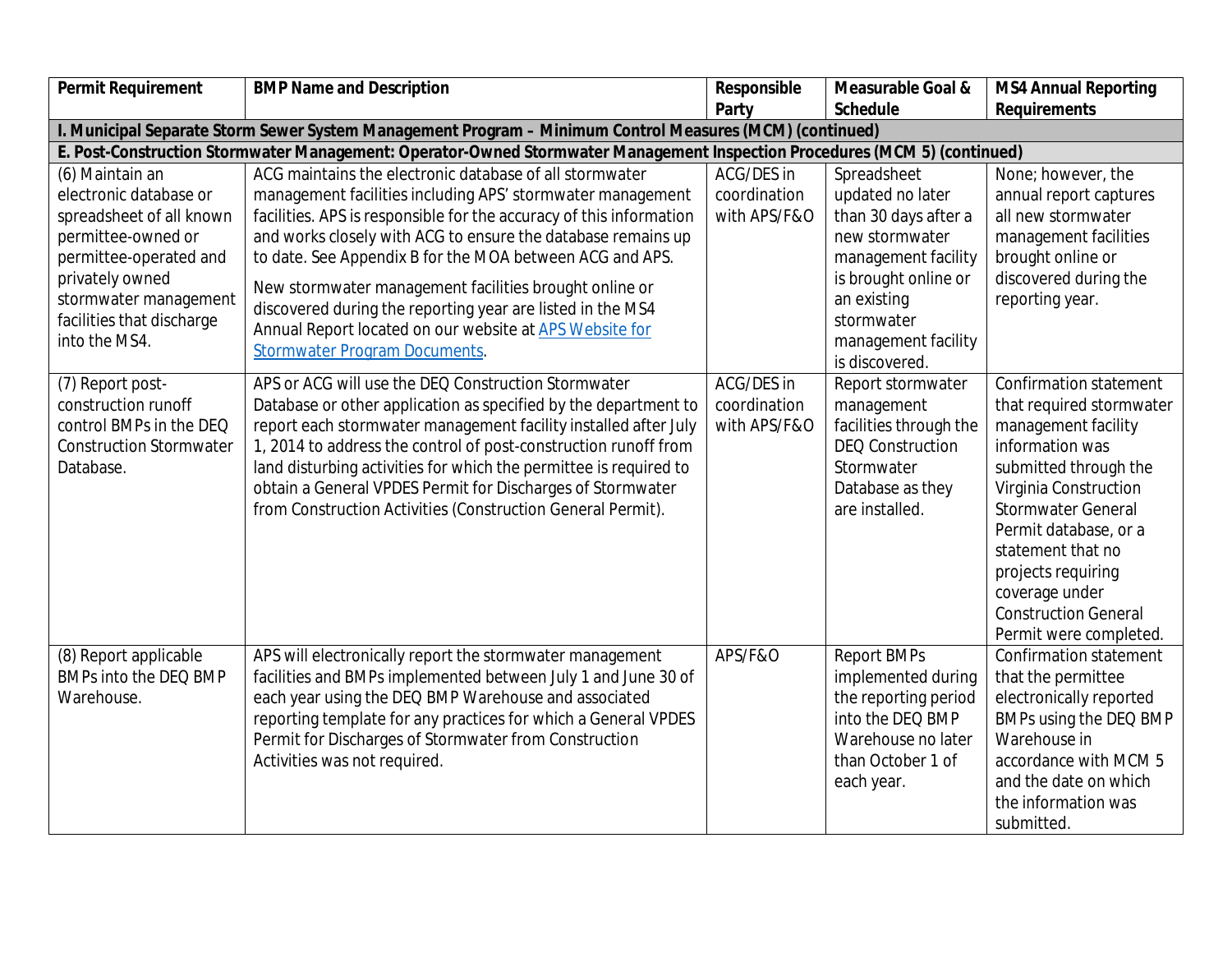| Permit Requirement                                                                                                                   | <b>BMP Name and Description</b>                                                                                                                                                                                                                                                                                                                                                                                                                                                                                                                                                                                      | Responsible                                | Measurable Goal &                                                                                                                                                                                                                      | <b>MS4 Annual Reporting</b>                                                                                                                                                                                                                                                 |
|--------------------------------------------------------------------------------------------------------------------------------------|----------------------------------------------------------------------------------------------------------------------------------------------------------------------------------------------------------------------------------------------------------------------------------------------------------------------------------------------------------------------------------------------------------------------------------------------------------------------------------------------------------------------------------------------------------------------------------------------------------------------|--------------------------------------------|----------------------------------------------------------------------------------------------------------------------------------------------------------------------------------------------------------------------------------------|-----------------------------------------------------------------------------------------------------------------------------------------------------------------------------------------------------------------------------------------------------------------------------|
|                                                                                                                                      |                                                                                                                                                                                                                                                                                                                                                                                                                                                                                                                                                                                                                      | Party                                      | Schedule                                                                                                                                                                                                                               | Requirements                                                                                                                                                                                                                                                                |
|                                                                                                                                      | I. Municipal Separate Storm Sewer System Management Program - Minimum Control Measures (MCM) (continued)                                                                                                                                                                                                                                                                                                                                                                                                                                                                                                             |                                            |                                                                                                                                                                                                                                        |                                                                                                                                                                                                                                                                             |
|                                                                                                                                      | F. Pollution Prevention/Good Housekeeping For Municipal Operations (MCM 6)                                                                                                                                                                                                                                                                                                                                                                                                                                                                                                                                           |                                            |                                                                                                                                                                                                                                        |                                                                                                                                                                                                                                                                             |
| (1) Maintain and<br>implement written<br>procedures for pollution<br>prevention and good<br>housekeeping.                            | The following Policy Implementation Procedures (PIPs) are in<br>place at APS and incorporate the required Good Housekeeping<br>procedures. These PIPs may be found online under our school<br>board policies section for <b>Support Services</b> :<br>(1) E-3.30 PIP-1 Housekeeping and Grounds Keeping<br>(2) E-3.30 PIP-2 Trash and Recycling<br>(3) E-3.31 PIP-3 Occupational Health, which requires that<br>hazardous materials be identified and disposed of properly.<br>(4) E-3.31 PIP-7 Environmental Compliance, which requires that<br>hazardous waste material be identified and disposed of<br>properly. | APS/F&O in<br>coordination<br>with ACG/DES | Update written<br>procedures as<br>needed.                                                                                                                                                                                             | A summary of any<br>operational procedures<br>developed or modified in<br>accordance with MCM 6<br>during the reporting<br>period.                                                                                                                                          |
| (2) Identify high-priority<br>facilities with a high<br>potential of discharging<br>pollutants.                                      | APS operates one (1) high-priority municipal facility with a high<br>potential of discharging pollutants: the APS Trades Facility<br>located at the ACG Trades Center.<br>The annual report identifies the APS Trades Facility as a<br>municipal high-priority facility.                                                                                                                                                                                                                                                                                                                                             | APS/F&O                                    | Identify high-priority<br>facilities within 12<br>months after the<br>effective date of the<br>2018-2023 MS4<br>Permit.                                                                                                                | None.                                                                                                                                                                                                                                                                       |
| (3) Maintain and<br>implement a site-specific<br>stormwater pollution<br>prevention plan (SWPPP)<br>for each facility<br>identified. | APS' Trades Facility is included in ACG's SWPPP for the Trades<br>Center. APS is responsible for this facility under ACG's Trade<br>Center SWPPP and inspects and maintains the area. In<br>collaboration with ACG, APS participates in quarterly<br>inspections of the Trades Facility as part of the ACG SWPPP.<br>APS is responsible for any follow-up recommendations from<br>these quarterly inspections. A copy of the SWPPP is maintained<br>at the APS Trades Center.<br>See Appendix B of this MS4 Program Plan for the MOA between<br>ACG and APS.                                                         | APS/F&O                                    | Complete. Should<br>another facility be<br>identified in the<br>future, APS will<br>coordinate with ACG<br>to develop a SWPPP<br>no later than<br>December 31 of the<br>year in which the<br>high-priority facility<br>was identified. | Summary of any new<br>SWPPPs developed in<br>accordance with MCM 6<br>during the reporting<br>period.<br>Summary of any SWPPPs<br>modified, or the rationale<br>of any high-priority<br>facilities delisted, in<br>accordance with MCM 6<br>during the reporting<br>period. |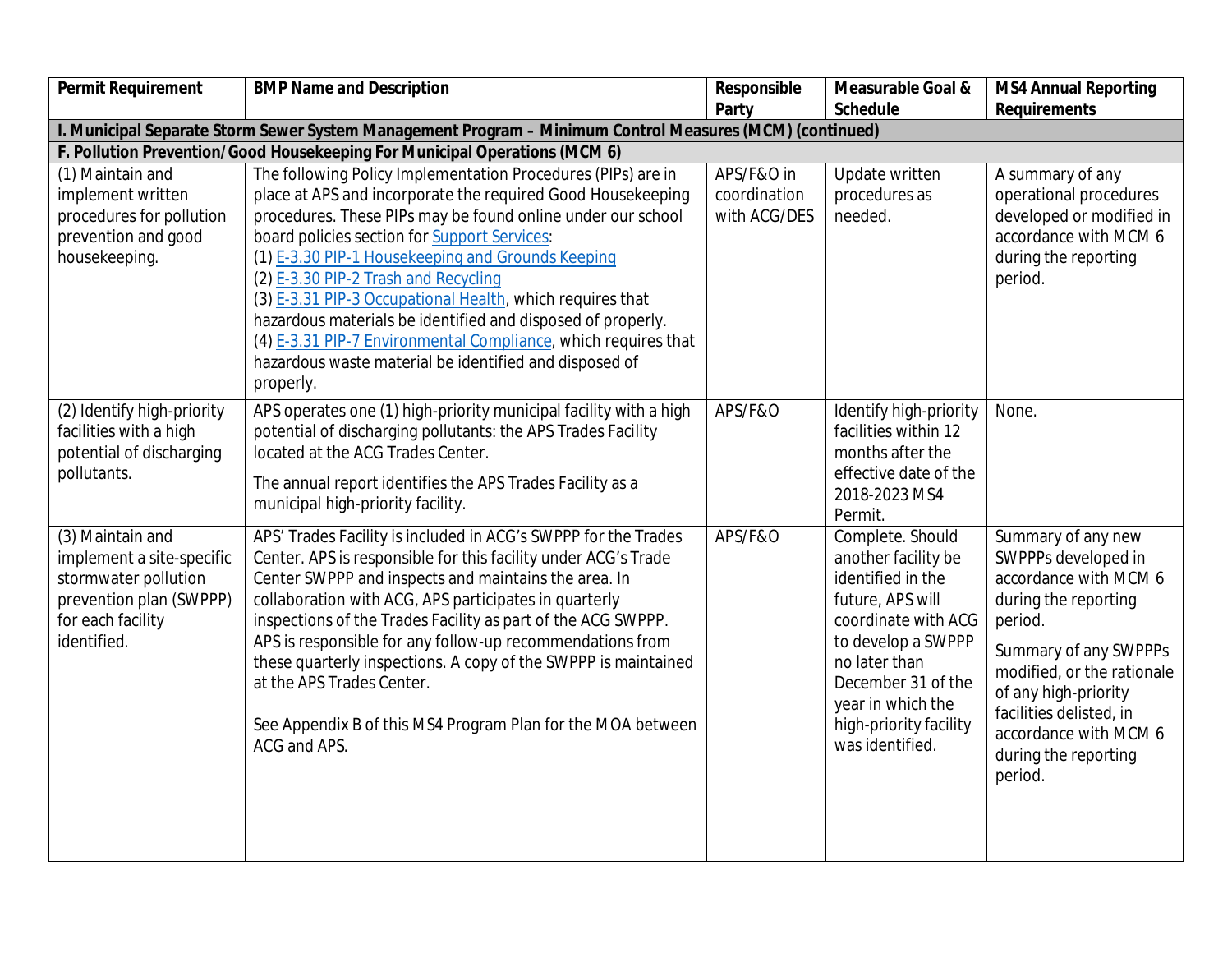| Permit Requirement          | <b>BMP Name and Description</b>                                                                          | Responsible | Measurable Goal &      | <b>MS4 Annual Reporting</b> |
|-----------------------------|----------------------------------------------------------------------------------------------------------|-------------|------------------------|-----------------------------|
|                             |                                                                                                          | Party       | Schedule               | Requirements                |
|                             | I. Municipal Separate Storm Sewer System Management Program - Minimum Control Measures (MCM) (continued) |             |                        |                             |
|                             | F. Pollution Prevention/Good Housekeeping For Municipal Operations (MCM 6) (continued)                   |             |                        |                             |
| (4) Review any high-        | APS does not currently own any additional high-priority                                                  | APS/F&O     | N/A. Should another    | None.                       |
| priority facility owned or  | facilities with a high potential of discharging pollutants.                                              |             | facility be acquired   |                             |
| operated by the             | However, should any facilities be acquired or constructed, APS                                           |             | or constructed in      |                             |
| permittee for which a       | will conduct reviews to determine if the facility has a high                                             |             | the future, APS or     |                             |
| SWPPP has not been          | potential to discharge pollutants.                                                                       |             | ACG will conduct       |                             |
| developed to determine      |                                                                                                          |             | reviews annually, no   |                             |
| if the facility has a high  | See Appendix B of this MS4 Program Plan for the MOA between                                              |             | later than June 30 of  |                             |
| potential to discharge      | ACG and APS.                                                                                             |             | each year.             |                             |
| pollutants.                 |                                                                                                          |             |                        |                             |
| (5) Develop a SWPPP         | APS does not currently own any additional high-priority                                                  | APS/F&O     | N/A. If applicable in  | Summary of any new          |
| meeting the                 | facilities with a high potential of discharging pollutants.                                              |             | the future, APS or     | SWPPPs developed in         |
| requirements of this        | However, should a facility be identified, APS will work with ACG                                         |             | ACG will develop a     | accordance with MCM 6       |
| MCM for any newly           | so that a SWPPP is developed for the facility.                                                           |             | SWPPP no later than    | during the reporting        |
| identified facility with    |                                                                                                          |             | December 31 of the     | period.                     |
| high potential to           | See Appendix B of this MS4 Program Plan for the MOA between                                              |             | year in which the      |                             |
| discharge pollutants.       | ACG and APS.                                                                                             |             | high-priority facility |                             |
|                             |                                                                                                          |             | was identified.        |                             |
| (6) Review SWPPP after      | APS has not had any unauthorized discharge, release, or spill                                            | APS/F&O     | Review SWPPP no        | None.                       |
| unauthorized discharge,     | reported so has not yet conducted a SWPPP review. Should an                                              |             | later than 30 days     |                             |
| release, or spill reported. | unauthorized discharge, release, or spill occur, APS will work                                           |             | after any              |                             |
|                             | with ACG so that the SWPPP is reviewed to determine if                                                   |             | unauthorized           |                             |
|                             | additional measures are necessary to prevent future                                                      |             | discharge, release,    |                             |
|                             | unauthorized discharges, releases, or spills.                                                            |             | or spill.              |                             |
| (7) Update SWPPP after      | APS has not had any unauthorized discharge, release, or spill                                            | APS/F&O     | Update SWPPP no        | Summary of any SWPPPs       |
| unauthorized discharge,     | reported so has not yet conducted a SWPPP review. Should an                                              |             | later than 90 days     | modified in accordance      |
| if necessary.               | unauthorized discharge, release, or spill occur, APS will work                                           |             | after the              | with MCM 6 during the       |
|                             | with ACG so that the SWPPP is updated.                                                                   |             | unauthorized           | reporting period.           |
|                             |                                                                                                          |             | discharge.             |                             |
| (8) SWPPP shall be kept     | A copy of the SWPPP is maintained at the APS Trades Center                                               | APS/F&O     | Keep SWPPP at          | None.                       |
| at the high-priority        | and used as part of staff training required in MCM 6.                                                    |             | facility as soon as    |                             |
| facility and utilized as    |                                                                                                          |             | SWPPP is               |                             |
| part of staff training      |                                                                                                          |             | developed.             |                             |
| required in this MCM.       |                                                                                                          |             |                        |                             |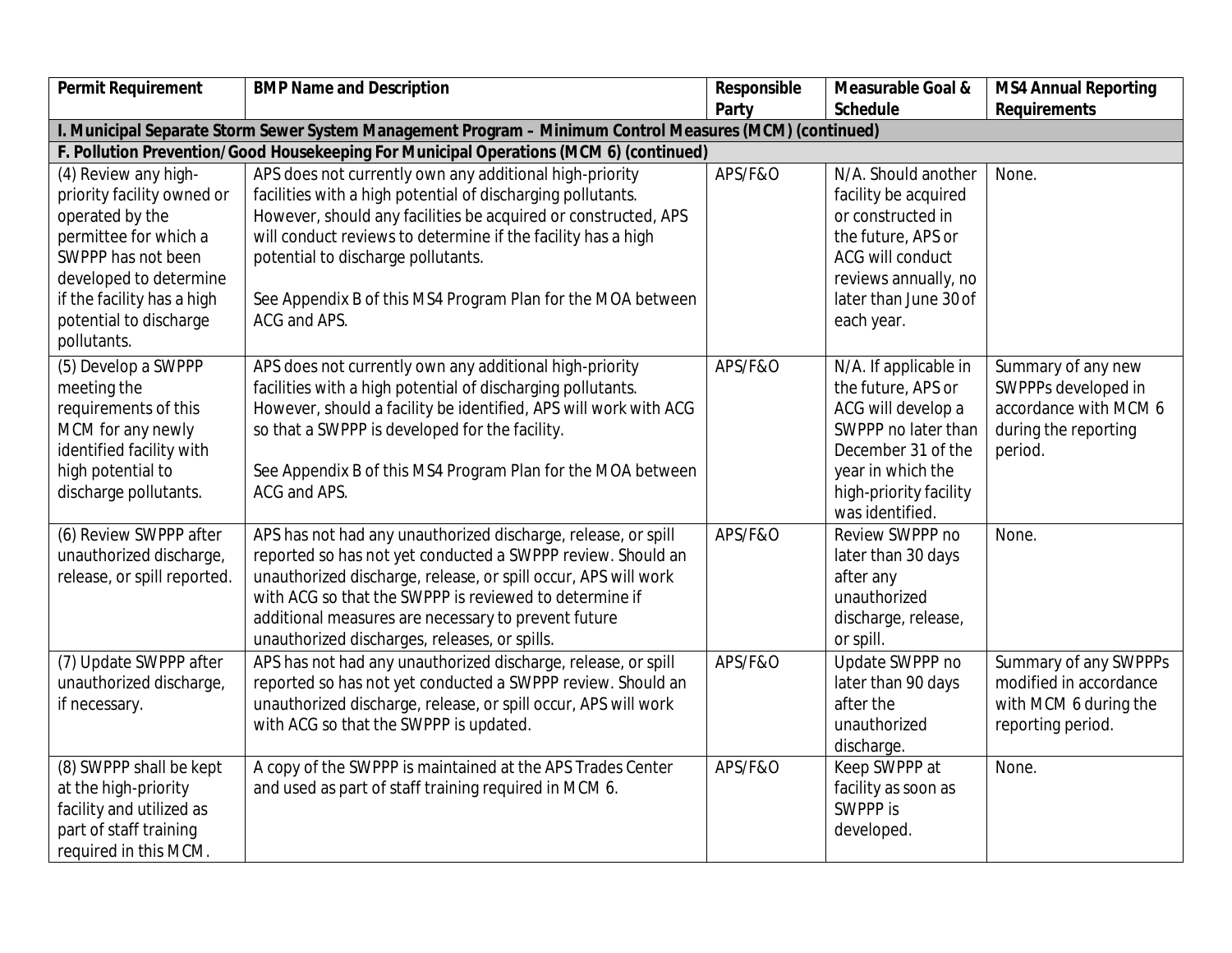| Permit Requirement                                                                                                                                                                                                                                        | <b>BMP Name and Description</b>                                                                                                                                                                                                                                                                                                                                                                                                                                                                                                                                                                                                                                                                                                                                                                                                                                                                                                                                                                                                                         | Responsible                                | Measurable Goal &                                                                                                                               | <b>MS4 Annual Reporting</b>                                                                                                                                                                                                                  |
|-----------------------------------------------------------------------------------------------------------------------------------------------------------------------------------------------------------------------------------------------------------|---------------------------------------------------------------------------------------------------------------------------------------------------------------------------------------------------------------------------------------------------------------------------------------------------------------------------------------------------------------------------------------------------------------------------------------------------------------------------------------------------------------------------------------------------------------------------------------------------------------------------------------------------------------------------------------------------------------------------------------------------------------------------------------------------------------------------------------------------------------------------------------------------------------------------------------------------------------------------------------------------------------------------------------------------------|--------------------------------------------|-------------------------------------------------------------------------------------------------------------------------------------------------|----------------------------------------------------------------------------------------------------------------------------------------------------------------------------------------------------------------------------------------------|
|                                                                                                                                                                                                                                                           |                                                                                                                                                                                                                                                                                                                                                                                                                                                                                                                                                                                                                                                                                                                                                                                                                                                                                                                                                                                                                                                         | Party                                      | Schedule                                                                                                                                        | Requirements                                                                                                                                                                                                                                 |
|                                                                                                                                                                                                                                                           | I. Municipal Separate Storm Sewer System Management Program - Minimum Control Measures (MCM) (continued)                                                                                                                                                                                                                                                                                                                                                                                                                                                                                                                                                                                                                                                                                                                                                                                                                                                                                                                                                |                                            |                                                                                                                                                 |                                                                                                                                                                                                                                              |
|                                                                                                                                                                                                                                                           | F. Pollution Prevention/Good Housekeeping For Municipal Operations (MCM 6) (continued)                                                                                                                                                                                                                                                                                                                                                                                                                                                                                                                                                                                                                                                                                                                                                                                                                                                                                                                                                                  |                                            |                                                                                                                                                 |                                                                                                                                                                                                                                              |
| (9) Maintain and<br>implement turf and<br>landscape nutrient<br>management plans<br>developed by a certified<br>turf and landscape<br>nutrient management<br>planner where nutrients<br>are applied to a<br>contiguous area greater<br>than one (1) acre. | ACG uses a turf management contractor to manage all<br>necessary pesticide, herbicide, and fertilizer applications for<br>athletic fields. ACG uses this turf management contractor to<br>maintain/apply nutrients to lands owned by APS. This<br>contractor develops and implements the Nutrient Management<br>Plans (NMPs) for APS lands with a contiguous area greater than<br>one (1) acre.<br>APS currently has twelve (12) locations that meet this criterion.<br>ACG staff worked with their turf management contractor to<br>develop and implement turf and landscape NMPs for all twelve<br>(12) APS locations. NMPs have been developed and<br>implemented for all locations. The most recent MS4 Annual<br>Report identifies a list of lands for which NMPs are required,<br>total acreage on which nutrients are applied, the date of the<br>most recent NMP for each property, and location in which the<br>NMPs are located. Refer to the MS4 Annual Report located on<br>our website at APS Website for Stormwater Program<br>Documents. | ACG/DPR in<br>coordination<br>with APS/F&O | <b>Update NMPs prior</b><br>to plan expiration<br>dates.<br>Develop new plans<br>for any new area<br>requiring an NMP.                          | Summary of turf and<br>landscape NMPs<br>developed that includes:<br>(a) Location and the total<br>acreage of each land<br>area;<br>(b) The date of the<br>approved NMP; and<br>(c) Location in which the<br>individual NMPs are<br>located. |
| (10) Identify mechanisms<br>that require that<br>contractors engaging in<br>activities with the<br>potential to discharge<br>pollutants use<br>appropriate control<br>measures to minimize<br>the discharge of<br>pollutants to the MS4.                  | Contractors are trained and/or certified as specified in Sections<br>(11d), (11e), and (11f) below to ensure implementation of<br>the necessary good housekeeping and pollution prevention<br>procedures.                                                                                                                                                                                                                                                                                                                                                                                                                                                                                                                                                                                                                                                                                                                                                                                                                                               | APS/F&O in<br>coordination<br>with ACG/DES | ACG will continue to<br>ensure that<br>contractors are<br>trained and/or<br>certified prior to<br>their conducting<br>work on behalf of<br>APS. | None.                                                                                                                                                                                                                                        |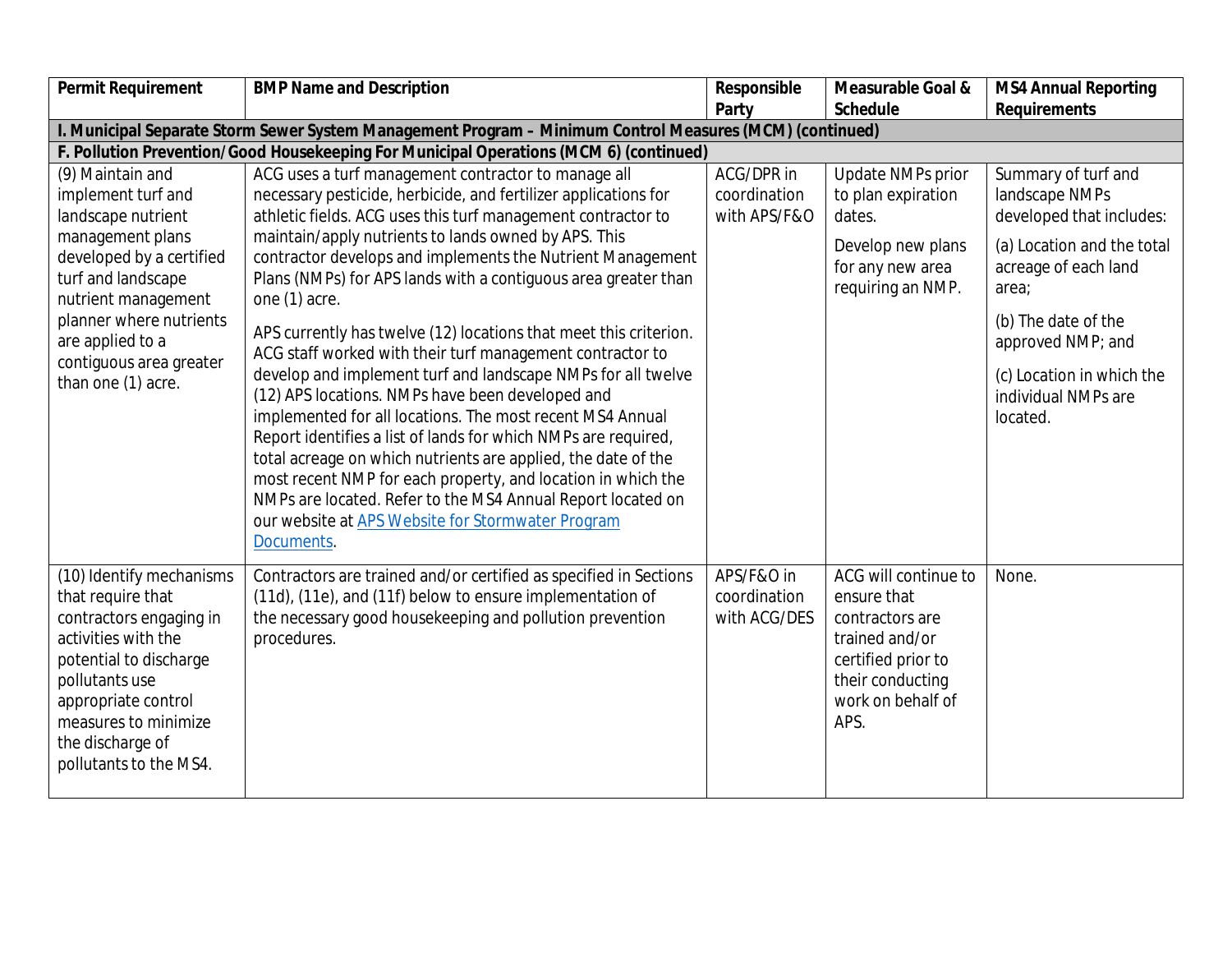| Permit Requirement                                                                                                                                                           | <b>BMP Name and Description</b>                                                                                                                                                                                                                                                                                                         | Responsible                                | Measurable Goal &<br>Schedule                                                                                                              | <b>MS4 Annual Reporting</b><br>Requirements                                                                                                                                                                                                         |
|------------------------------------------------------------------------------------------------------------------------------------------------------------------------------|-----------------------------------------------------------------------------------------------------------------------------------------------------------------------------------------------------------------------------------------------------------------------------------------------------------------------------------------|--------------------------------------------|--------------------------------------------------------------------------------------------------------------------------------------------|-----------------------------------------------------------------------------------------------------------------------------------------------------------------------------------------------------------------------------------------------------|
|                                                                                                                                                                              | I. Municipal Separate Storm Sewer System Management Program - Minimum Control Measures (MCM) (continued)                                                                                                                                                                                                                                | Party                                      |                                                                                                                                            |                                                                                                                                                                                                                                                     |
|                                                                                                                                                                              | F. Pollution Prevention/Good Housekeeping For Municipal Operations (MCM 6) (continued)                                                                                                                                                                                                                                                  |                                            |                                                                                                                                            |                                                                                                                                                                                                                                                     |
| (11) Develop a written<br>training plan for<br>applicable staff that<br>meets the requirements<br>of MCM 6 as listed in the<br>2018-2023 MS4 Permit.                         | Sections (11a) through (11g) that follow serve as the written<br>training plan to meet this requirement.                                                                                                                                                                                                                                | APS/F&O in<br>coordination<br>with ACG/DES | Complete.                                                                                                                                  | List of the training events<br>conducted in accordance<br>with MCM 6, including:<br>(a) The date of the<br>training event;<br>(b) The number of<br>employees who attended<br>the training event; and<br>(c) The objective of the<br>training event. |
| (11a) Train field<br>personnel in the<br>recognition and reporting<br>of illicit discharges.                                                                                 | ACG provides APS personnel annual training in recognition and<br>reporting of illicit discharge in conjunction with ACG's training<br>schedule.<br>See Appendix B of this MS4 Program Plan for the MOA between<br>ACG and APS.                                                                                                          | APS/F&O in<br>coordination<br>with ACG/DES | Train field personnel<br>no less than every<br>24 months.<br>While not required,<br>field personnel<br>continue to be<br>trained annually. | See (11) above.                                                                                                                                                                                                                                     |
| (11b) Train employees<br>performing road, street,<br>and parking lot<br>maintenance in pollution<br>prevention and good<br>housekeeping associated<br>with those activities. | Good housekeeping and pollution prevention practices are<br>employed during parking lot maintenance, and in and around<br>APS facilities and in the field. Annual good housekeeping and<br>pollution prevention training is provided to those APS staff.<br>See Appendix B of this MS4 Program Plan for the MOA between<br>ACG and APS. | APS/F&O in<br>coordination<br>with ACG/DES | Train<br>aforementioned<br>employees no less<br>than every 24<br>months.                                                                   | See (11) above.                                                                                                                                                                                                                                     |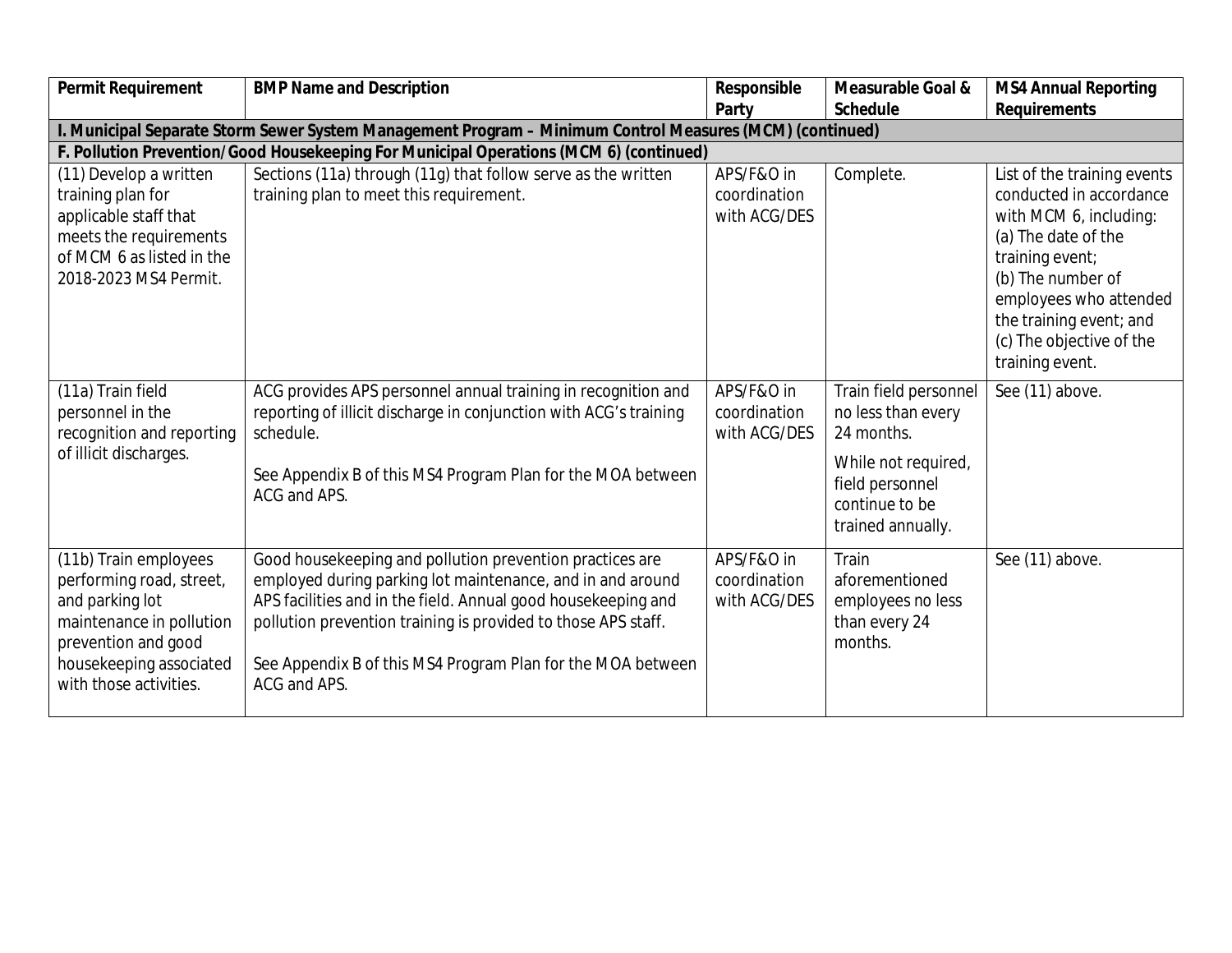| Permit Requirement          | <b>BMP Name and Description</b>                                                                          | Responsible  | Measurable Goal &    | <b>MS4 Annual Reporting</b> |  |  |
|-----------------------------|----------------------------------------------------------------------------------------------------------|--------------|----------------------|-----------------------------|--|--|
|                             |                                                                                                          | Party        | Schedule             | Requirements                |  |  |
|                             | I. Municipal Separate Storm Sewer System Management Program - Minimum Control Measures (MCM) (continued) |              |                      |                             |  |  |
|                             | F. Pollution Prevention/Good Housekeeping For Municipal Operations (MCM 6) (continued)                   |              |                      |                             |  |  |
| (11c) Ensure that           | APS custodial staff are employed around outdoor fields during                                            | APS/F&O in   | Train                | See (11) above.             |  |  |
| employees working in        | the school days. Annual good housekeeping and pollution                                                  | coordination | aforementioned       |                             |  |  |
| and around                  | prevention training is provided to those APS custodial staff.                                            | with ACG/DES | employees no less    |                             |  |  |
| maintenance, public         |                                                                                                          |              | than every 24        |                             |  |  |
| works, or recreational      | See Appendix B of this MS4 Program Plan for the MOA between                                              |              | months.              |                             |  |  |
| facilities receive training | ACG and APS.                                                                                             |              |                      |                             |  |  |
| in good housekeeping        |                                                                                                          |              |                      |                             |  |  |
| and pollution prevention    |                                                                                                          |              |                      |                             |  |  |
| practices associated with   |                                                                                                          |              |                      |                             |  |  |
| those facilities.           |                                                                                                          |              |                      |                             |  |  |
| (11d) Ensure that           | Arlington County Department of Parks and Recreation (DPR)                                                | APS/F&O in   | Ensure employees     | None.                       |  |  |
| employees and               | hires a certified contractor who applies nutrients and pesticides                                        | coordination | and contractors are  |                             |  |  |
| contractors who apply       | on all County and School lands. ACG tracks the status of                                                 | with ACG/DES | trained or certified |                             |  |  |
| pesticides and herbicides   | certifications as part of their MS4 permit obligation. Nutrient                                          |              | prior to the         |                             |  |  |
| are trained or certified in | Management Plans for school properties are located at DPR                                                |              | application of       |                             |  |  |
| accordance with the         | and a copy is held at APS' Department of Facilities and                                                  |              | pesticides and       |                             |  |  |
| Virginia Pesticide Control  | Operations.                                                                                              |              | herbicides.          |                             |  |  |
| Act (§ 3.2-3900 et seq. of  |                                                                                                          |              |                      |                             |  |  |
| the Code of Virginia).      | See Appendix B of this MS4 Program Plan for the MOA between<br>ACG and APS.                              |              |                      |                             |  |  |
| (11e) Ensure that           | APS relies on ACG, as the local government regulatory                                                    | APS/F&O in   | ACG ensures that     | None; however, the          |  |  |
| employees and               | authority, for permitting, inspection, and enforcement services                                          | coordination | employees and        | Annual Reports list APS     |  |  |
| contractors serving as      | related to erosion and sediment control. Additionally, APS has                                           | with ACG     | contractors are      | in-house staff and          |  |  |
| plan reviewers,             | been requiring that construction firms provide an onsite                                                 |              | certified prior to   | construction                |  |  |
| inspectors, program         | construction manager (CM) to be certified as a Stormwater and                                            |              | undertaking their    | management staff            |  |  |
| administrators, and         | Erosion & Sediment Control (E&SC) Inspector to ensure                                                    |              | associated duties.   | certified as stormwater     |  |  |
| construction site           | compliance with County ordinances. All certificates are verified                                         |              |                      | inspectors, E&SC            |  |  |
| operators obtain the        | as part of every contract. See (11f) below for contract language.                                        |              |                      | inspectors, and             |  |  |
| appropriate                 | Select APS in-house staff members, including construction                                                |              |                      | combined stormwater         |  |  |
| certifications.             | management staff, are certified as stormwater inspectors,                                                |              |                      | and E&SC program            |  |  |
|                             | E&SC inspectors, and combined stormwater and E&SC program                                                |              |                      | administrators.             |  |  |
|                             | administrators. See Appendix B of this MS4 Program Plan for                                              |              |                      |                             |  |  |
|                             | the MOA between ACG and APS.                                                                             |              |                      |                             |  |  |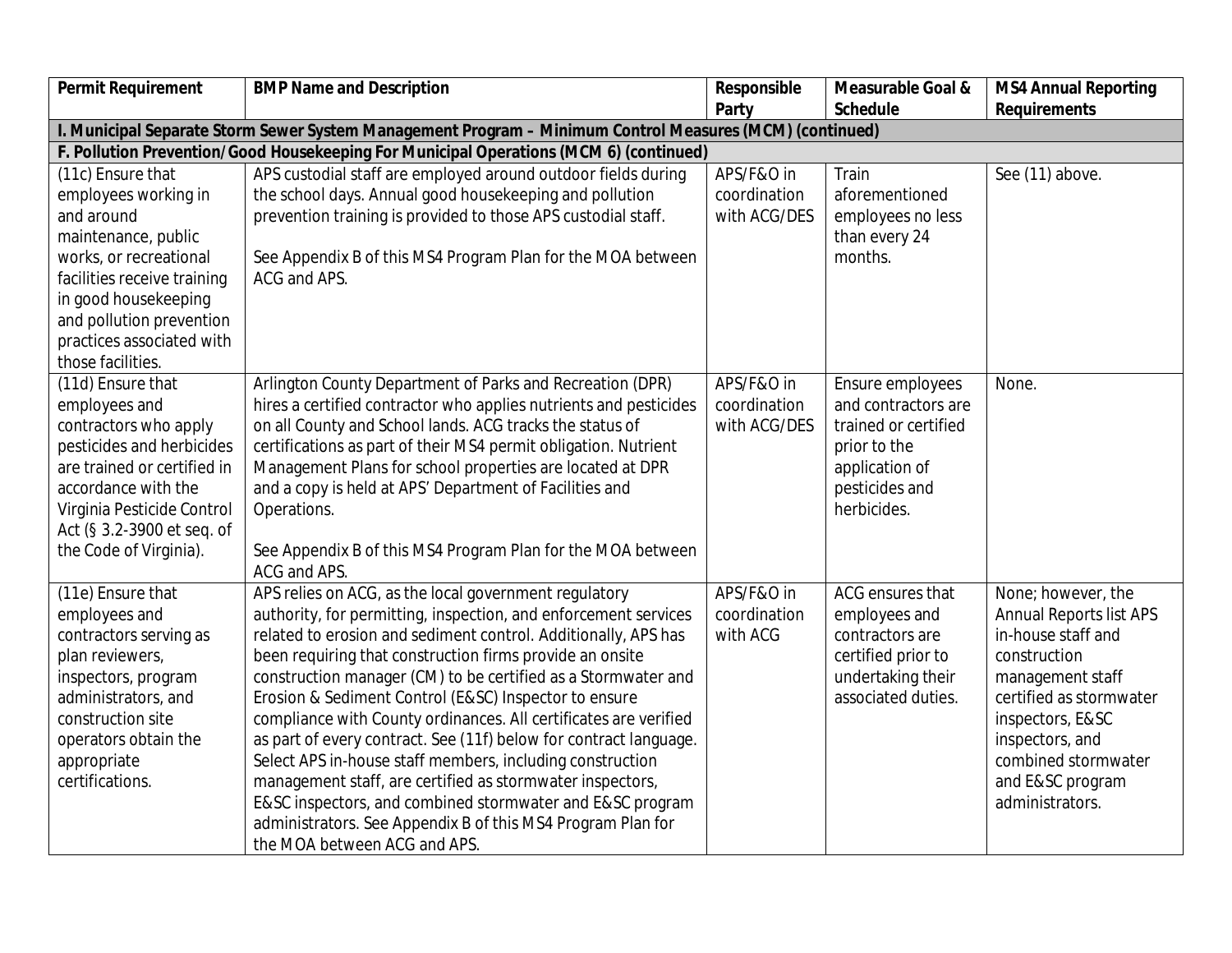| Permit Requirement                                                                                                                                                                      | <b>BMP Name and Description</b>                                                                                                                                                                                                                                                                                                                                                                                                                                                                                                                                                                                                         | Responsible                                | Measurable Goal &                                                                                                        | <b>MS4 Annual Reporting</b>                                                                                                               |
|-----------------------------------------------------------------------------------------------------------------------------------------------------------------------------------------|-----------------------------------------------------------------------------------------------------------------------------------------------------------------------------------------------------------------------------------------------------------------------------------------------------------------------------------------------------------------------------------------------------------------------------------------------------------------------------------------------------------------------------------------------------------------------------------------------------------------------------------------|--------------------------------------------|--------------------------------------------------------------------------------------------------------------------------|-------------------------------------------------------------------------------------------------------------------------------------------|
|                                                                                                                                                                                         |                                                                                                                                                                                                                                                                                                                                                                                                                                                                                                                                                                                                                                         | Party                                      | Schedule                                                                                                                 | Requirements                                                                                                                              |
|                                                                                                                                                                                         | I. Municipal Separate Storm Sewer System Management Program - Minimum Control Measures (MCM) (continued)                                                                                                                                                                                                                                                                                                                                                                                                                                                                                                                                |                                            |                                                                                                                          |                                                                                                                                           |
|                                                                                                                                                                                         | F. Pollution Prevention/Good Housekeeping For Municipal Operations (MCM 6) (continued)                                                                                                                                                                                                                                                                                                                                                                                                                                                                                                                                                  |                                            |                                                                                                                          |                                                                                                                                           |
| (11f) Ensure that<br>employees and<br>contractors<br>implementing the<br>stormwater program<br>obtain the appropriate<br>certifications as required<br>under the Virginia<br>Stormwater | APS ensures that employees and contractors are certified prior<br>to implementing the stormwater program.<br>APS requires proper certification for stormwater management<br>oversight on construction sites in their bid documents. APS<br>closely coordinates with ACG regarding proper oversight and<br>control measures for stormwater discharges. The following<br>language is used in our bid documents. See Appendix B of this<br>MS4 Program Plan for the MOA between ACG and APS.                                                                                                                                               | APS/F&O                                    | APS ensures that<br>employees and<br>contractors are<br>certified prior to<br>implementing the<br>stormwater<br>program. | None.                                                                                                                                     |
| Management Act and its<br>attendant regulations.                                                                                                                                        | ESC and SWM Certification. An onsite construction manager<br>(CM) team member shall hold and maintain for the duration of<br>the project the Virginia DEQ E&SC and SWM inspector<br>certification. Per the certification, this member shall ensure<br>proper record keeping of the SWPPP by the contractor, conduct<br>self-inspections of the site at least every four (4) days, and<br>ensure compliance with APS' MS4 Permit as it relates to<br>construction site stormwater runoff control and proper E&SC.<br>The CM shall also provide on-site personnel certified for and<br>designated as the Registered Land Disturber (RLD). |                                            |                                                                                                                          |                                                                                                                                           |
| (11g) Ensure that<br>employees whose duties<br>include emergency<br>response have been<br>trained in spill response.                                                                    | Spill Response Training is handled by ACG with their safety<br>personnel. Training is required for Arlington County Police<br>Department and Arlington County Fire Department emergency<br>response personnel. Please refer to ACG's annual report on spill<br>response training.                                                                                                                                                                                                                                                                                                                                                       | APS/F&O in<br>coordination<br>with ACG/DES | Not applicable. APS<br>personnel duties do<br>not include<br>emergency<br>response.                                      | Not applicable. APS<br>personnel duties do not<br>include emergency<br>response.                                                          |
| (12) Maintain<br>documentation of each<br>training event.                                                                                                                               | Training events are kept on file by the appropriate office.                                                                                                                                                                                                                                                                                                                                                                                                                                                                                                                                                                             | APS/F&O in<br>coordination<br>with ACG/DES | Maintain<br>documentation for a<br>minimum of three<br>years after the<br>training event.                                | List of the training events<br>conducted, including<br>date, number of<br>employees attending,<br>and objective of the<br>training event. |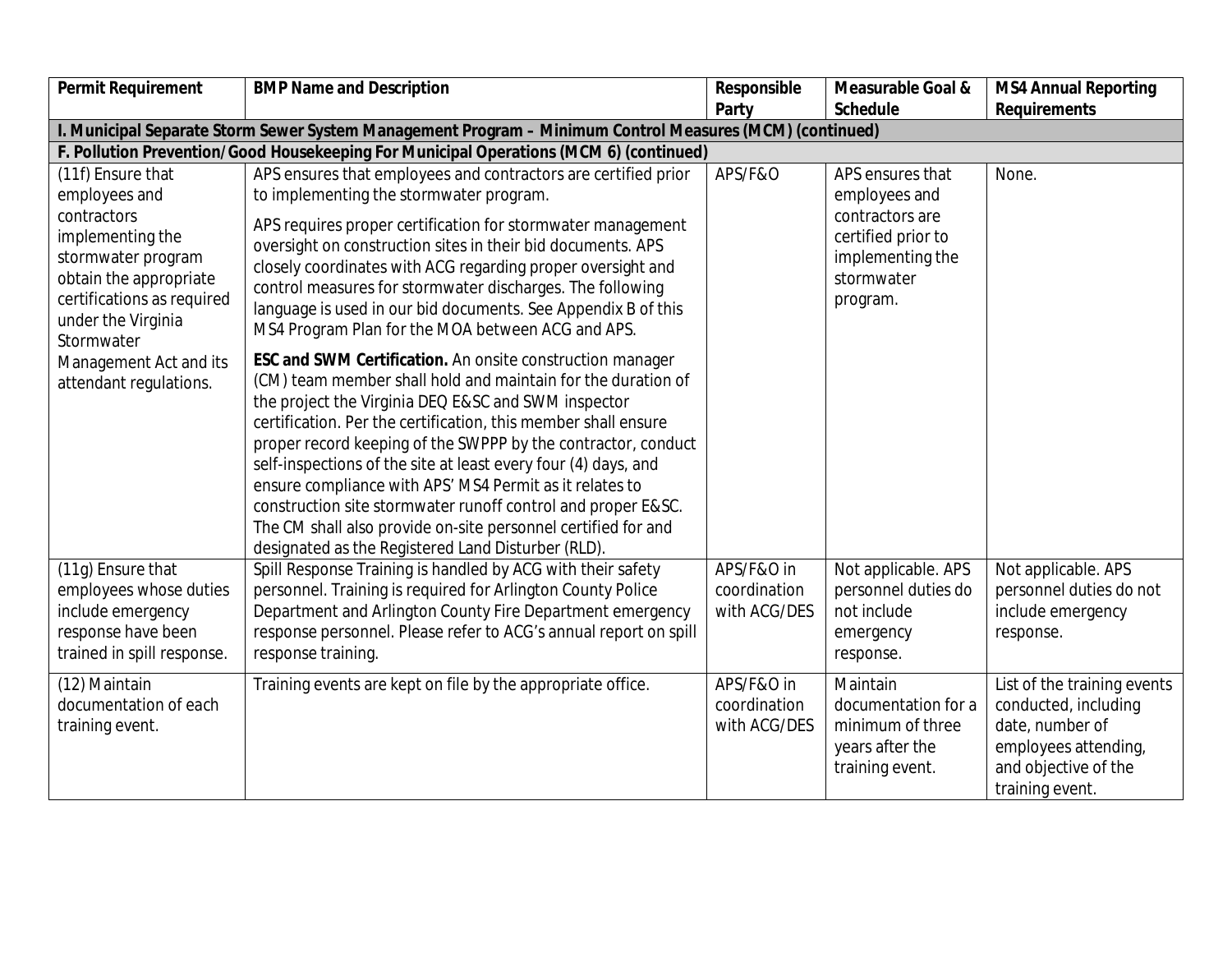| Permit Requirement                                                                                                                                 | <b>BMP Name and Description</b>                                                                                                                                                                                                                                                                                                                                                                                                                                                                                                                                          | Responsible | Measurable Goal &                                                                                                               | <b>MS4 Annual Reporting</b>                                                                                                             |
|----------------------------------------------------------------------------------------------------------------------------------------------------|--------------------------------------------------------------------------------------------------------------------------------------------------------------------------------------------------------------------------------------------------------------------------------------------------------------------------------------------------------------------------------------------------------------------------------------------------------------------------------------------------------------------------------------------------------------------------|-------------|---------------------------------------------------------------------------------------------------------------------------------|-----------------------------------------------------------------------------------------------------------------------------------------|
|                                                                                                                                                    |                                                                                                                                                                                                                                                                                                                                                                                                                                                                                                                                                                          | Party       | Schedule                                                                                                                        | Requirements                                                                                                                            |
| II. TMDL Special Conditions                                                                                                                        |                                                                                                                                                                                                                                                                                                                                                                                                                                                                                                                                                                          |             |                                                                                                                                 |                                                                                                                                         |
| A. Chesapeake Bay TMDL Special Condition                                                                                                           |                                                                                                                                                                                                                                                                                                                                                                                                                                                                                                                                                                          |             |                                                                                                                                 |                                                                                                                                         |
| (1) Reduce the load of<br>total nitrogen, total<br>phosphorus, and total<br>suspended solids by at<br>least 40% of the Level 2<br>(L2) Scoping Run | APS will execute the most recent version of its 40% Chesapeake<br>Bay Total Maximum Daily Load (TMDL) Action Plan to achieve<br>total nitrogen, total phosphorus, and total suspended solids<br>load reductions through the means and methods identified in<br>the plan.                                                                                                                                                                                                                                                                                                 | APS/F&O     | Reduce loads by at<br>least 40% no later<br>than the expiration<br>date of the 2018-<br>2023 MS4 Permit.                        | A list of BMPs<br>implemented during the<br>reporting period, and the<br>estimated reduction by<br>each reported in pounds<br>per year. |
| Reductions.                                                                                                                                        |                                                                                                                                                                                                                                                                                                                                                                                                                                                                                                                                                                          |             |                                                                                                                                 | A statement that nutrient<br>credits were acquired, if<br>applicable.                                                                   |
|                                                                                                                                                    |                                                                                                                                                                                                                                                                                                                                                                                                                                                                                                                                                                          |             |                                                                                                                                 | The progress toward<br>meeting the required<br>cumulative reductions.                                                                   |
|                                                                                                                                                    |                                                                                                                                                                                                                                                                                                                                                                                                                                                                                                                                                                          |             |                                                                                                                                 | A list of BMPs planned to<br>be implemented during<br>the next reporting<br>period.                                                     |
| (2) Offset 40% of the<br>increased loads from new<br>sources.                                                                                      | The revised APS Chesapeake Bay TMDL Action Plan account for<br>increased loads from new sources initiating construction<br>between July 1, 2009, and June 30, 2019. The Draft Chesapeake<br>Bay TMDL Action Plan submitted to DEQ with the Registration<br>Statement and application for coverage under the 2018-2023<br>MS4 Permit was developed accounting for new sources<br>initiating construction between July 1, 2009 and June 30, 2014,<br>as specified in the Chesapeake Bay TMDL Action Plan Guidance<br>Memo (Guidance Memo No. 15-2005, dated May 18, 2015). | APS/F&O     | Offset 40% of<br>increased loads<br>from new sources<br>no later than the<br>expiration date of<br>the 2018-2023 MS4<br>Permit. | Copy of the revised<br>Chesapeake Bay TMDL<br>Action Plan.                                                                              |
| (3) Offset the increased<br>loads from grandfathered<br>projects.                                                                                  | Permittees are required to offset increased loads from projects<br>grandfathered in accordance with 9VAC25-870-48 that begin<br>construction after July 1, 2014. APS has no projects that meet<br>these requirements; therefore, no offset is required.                                                                                                                                                                                                                                                                                                                  | APS/F&O     | None. APS has no<br>applicable projects.                                                                                        | None.                                                                                                                                   |